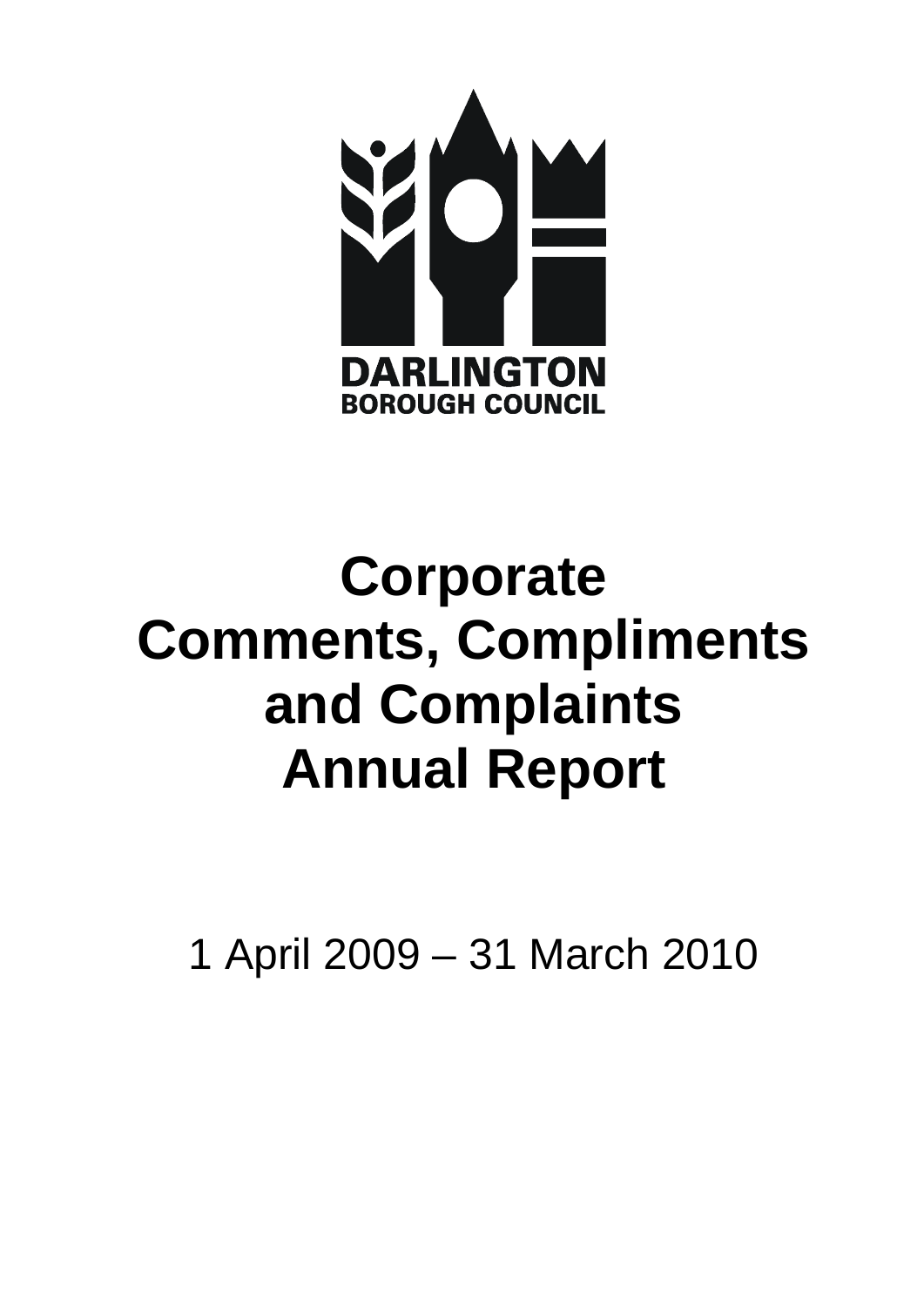# **Contents**

|                                                                                                                                                     | Page                     |
|-----------------------------------------------------------------------------------------------------------------------------------------------------|--------------------------|
| Introduction                                                                                                                                        | 3                        |
| Corporate Complaints, Compliments and Comments Procedure                                                                                            | 3                        |
| Public Information and accessibility                                                                                                                | 4                        |
| Complaints information and organisational learning                                                                                                  | 5                        |
| - Overview of complaints, compliments and comments                                                                                                  | 5                        |
| - Complaints, compliments and comments by department<br>- Chief Executives<br>- Corporate Services<br>- Community Services<br>- Children's Services | 7<br>7<br>11<br>15<br>20 |
| Equal opportunities monitoring                                                                                                                      | 22                       |
| Performance against the Corporate Complaints, Compliments and<br><b>Comments Procedure</b>                                                          | 25                       |
| Performance against local performance indicators                                                                                                    | 28                       |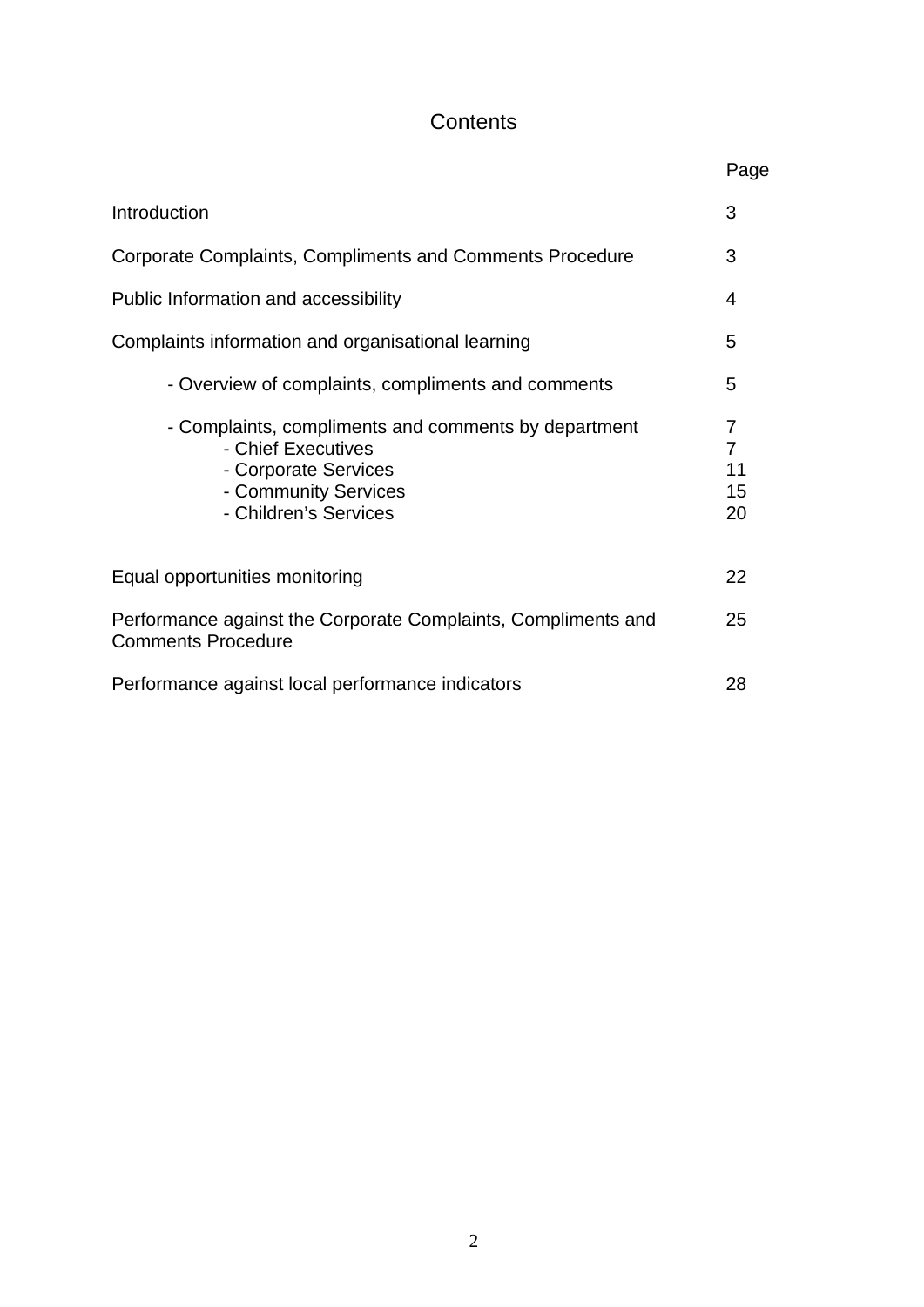# **Introduction**

This report is intended to provide an overview of the Corporate Complaints, Compliments and Comments Procedure (the procedure), the impact the procedure has had since its implementation and the complaints, compliments and comments received by the Council following the implementation of the procedure on the 1 April 2009. The report identifies topics and trends in relation to complaints information, makes suggestions for service improvements and identifies areas of organisational learning that have taken place in relation to people, policy and process.

In addition to the statistical information presented in this report it is important to recognise the work of the Corporate Complaints Unit (CCU) that underpins this in terms of promoting an organisational culture in which complaints are recognised, accepted, owned and resolved as efficiently and as close to the point of service delivery as possible. The development of an organisational culture in which complaints are viewed as a positive means of engagement will ensure that the Council can deliver high levels of customer satisfaction with complaints handling. It will also enable the Council to continue to collect accurate information on complaints in order to identify topics and trends and improve services accordingly.

# **Corporate Complaints, Compliments and Comments Procedure**

The procedure sets out how the Council will deal with all complaints, compliments and comments received with the exception of those received in relation to Adult and Children's Social Care Services and Members which will be dealt with under separate procedures.

The objectives of the procedure are to:

- a) Improve customer satisfaction with respect to complaints handling;
- b) Enable the Council to readily establish the position of a specific complaint at any point in time;
- c) Reduce duplication of effort in investigating complaints at stages two and three;
- d) Reduce the number of complaints being received by the Local Government Ombudsman (LGO) either following full internal investigation or prematurely; and
- e) Enable the Council to identify topics and trends in relation to complaints and improve services as a result.

The procedure places a strong emphasis on early resolution and organisational learning. The definition of a complaint adopted under procedure is:

*"When someone tells us they are not happy about a service or something we have or have not done that has had an impact upon them"*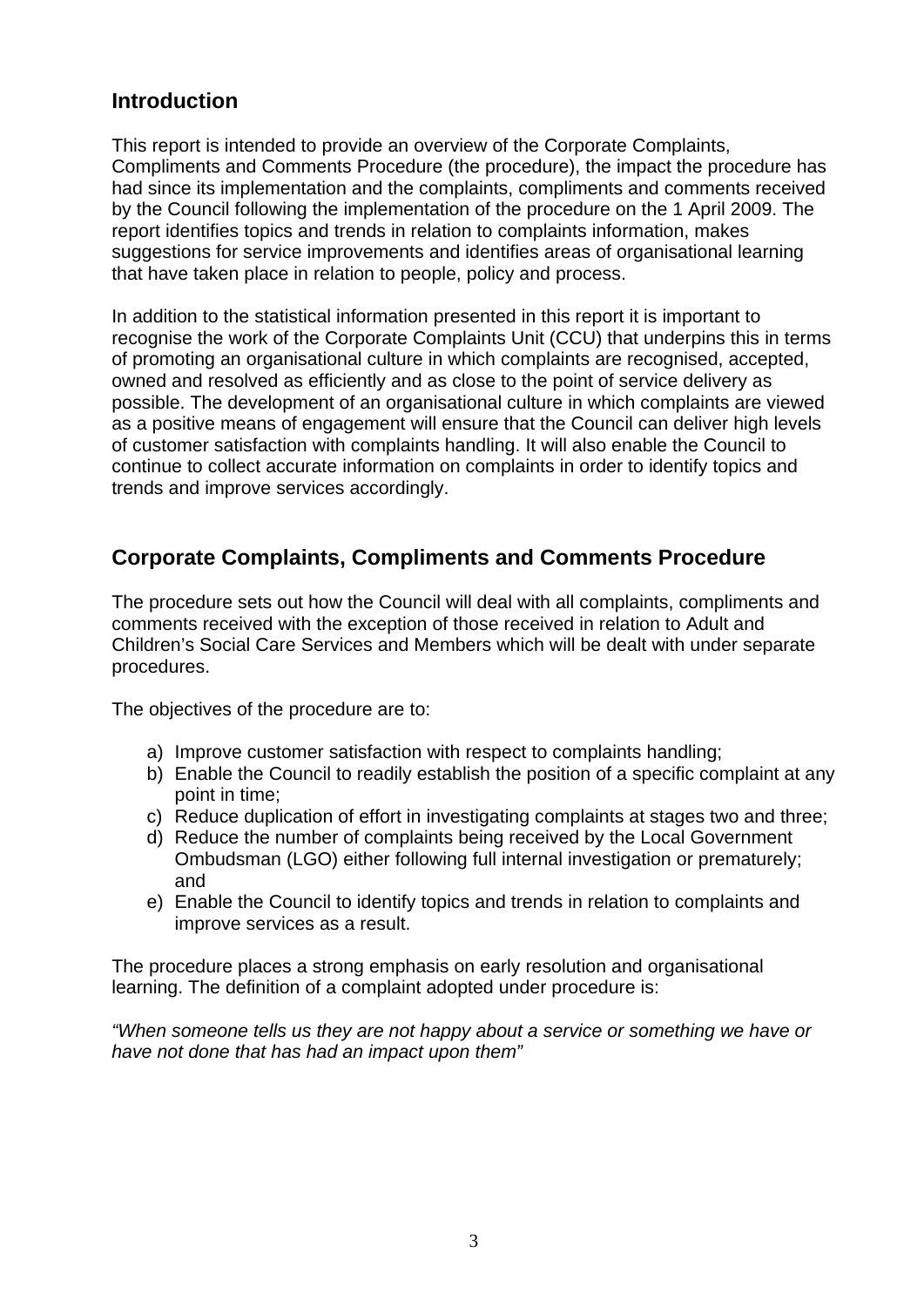The key features of the procedure are:

- a) Two stages;
- b) A strong focus on resolving issues as close to the point of service delivery as possible (stage one);
- c) An acknowledgement timescale of two working days;
- d) A requirement for responding officers to contact the complainant within five working days;
- e) A stage one timescale of 20 working days; and
- f) A stage two timescale of 25 working days.

The procedure has two stages. Stage one is a local resolution stage where we try to resolve those complaints that cannot be resolved immediately as part of our day to day business. Stage one complaints are dealt with locally, that is within the service being complained about. We aim to resolve the majority of complaints at stage one of the procedure.

Stage two is a formal investigation stage where complaints will usually be investigated by the Corporate Complaints Manager or another officer independent of the service being complained about.

If the complainant remains dissatisfied following a stage two investigation they may refer the matter to the LGO.

Complaint outcomes under the new procedure take a different approach to those used previously by some departments. Under the new procedure the outcomes of upheld and not upheld are not intended to indicate whether a service is at fault or not as the procedure does not look to apportion blame. The focus of the procedure is to identify and resolve problems, learn from complaints and use the information collected to improve services.

The CCU implemented the procedure on 1 April 2009. As part of the implementation process the CCU rolled out an extensive training programme to front line staff that would be expected to receive complaints, compliment and comments in line with the procedure. More detailed training sessions were provided for senior managers who are asked to investigate complaints under the procedure and two sessions were provided for Members. In total 237 front line staff attended the 15 sessions provided and 79 Senior Managers attended the seven sessions provided for them. Due to demand a number of additional training sessions than those initially planned were delivered by the CCU and further sessions will be delivered as needed. The training was well received and the feedback provided was positive.

# **Public information and accessibility**

The Council have a complaints leaflet which is available in all Council buildings. It has been written in line with the Plain English Campaign standards. The title is written in the most commonly used community languages and it contains details on how to access the information in other formats, for example, large print, audio and Braille.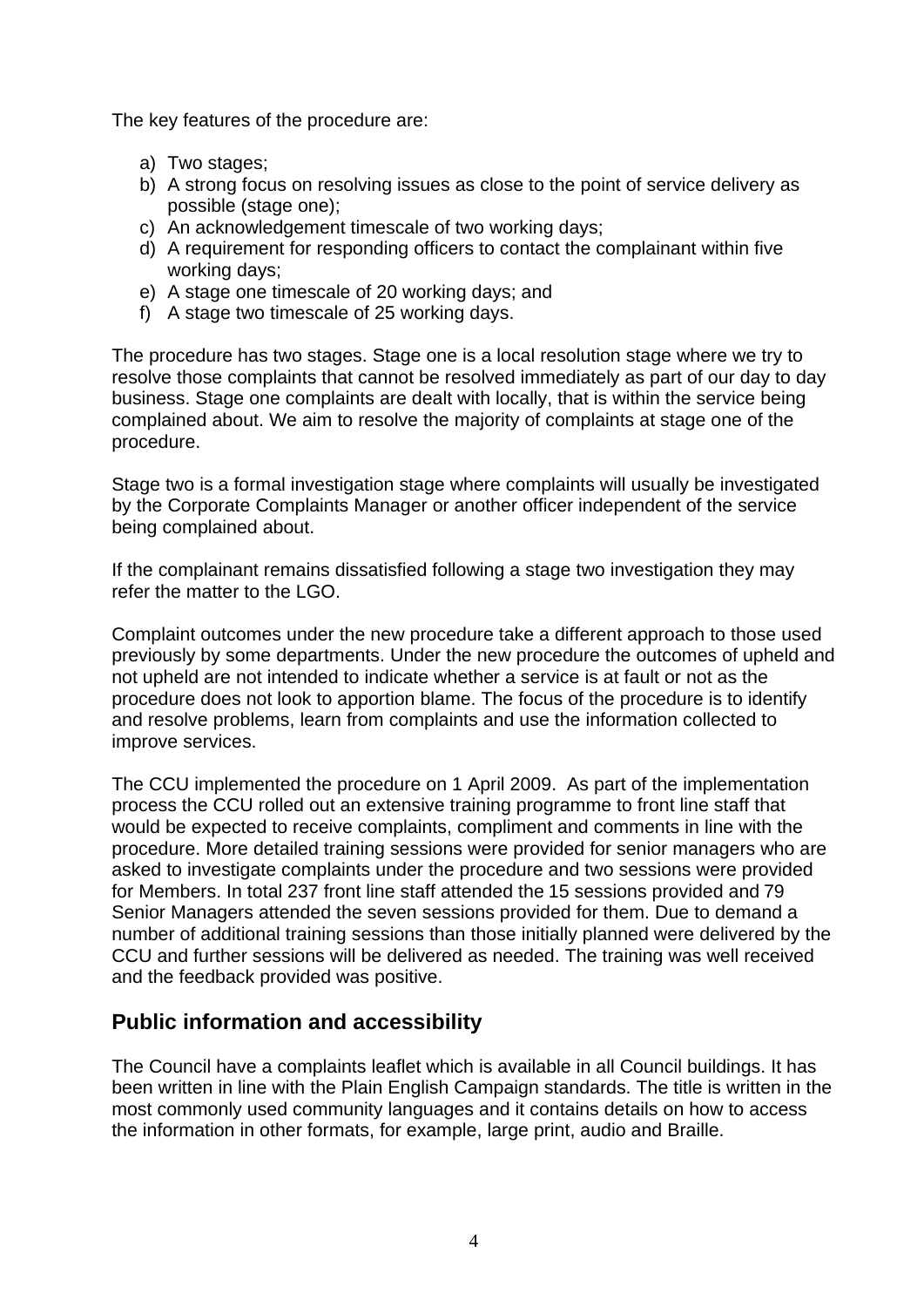Information is available on the Council's website which contains an electronic form which people can use to make a complaint, pay someone a compliment or pass comment on Council services.

Recently the CCU have been working with Connexions to engage young people by developing a leaflet which will raise awareness of the kinds of services provided by the Council, as well as the complaints procedure in order to encourage young people to share their views on Council services. They also provided views on the website and how they think the Council should use the web to engage with young people.

People may make a complaint in any format they wish. This can be in writing, via the web, over the phone, in person or by any other reasonable means.

The CCU can make provision for advocates and interpreters (including British Sign Language interpreters) where appropriate.

# **Complaints information and organisational learning**

#### **Overview of complaints, compliments and comments**

Between 1 April 2009 and 31 March 2010 Darlington Borough Council received 532 complaints, 530 of which were initially dealt with at stage one of the procedure, and two of which were initially dealt with at stage two. Forty seven of the 530 stage one complaints were escalated to stage two following a stage one investigation. The Council also received 484 compliments and 148 comments.



While the majority of cases have been referred to the CCU, in some areas old practices have persisted. It is important to note that all complaints, compliments and comments should be forwarded to the CCU on the day of receipt.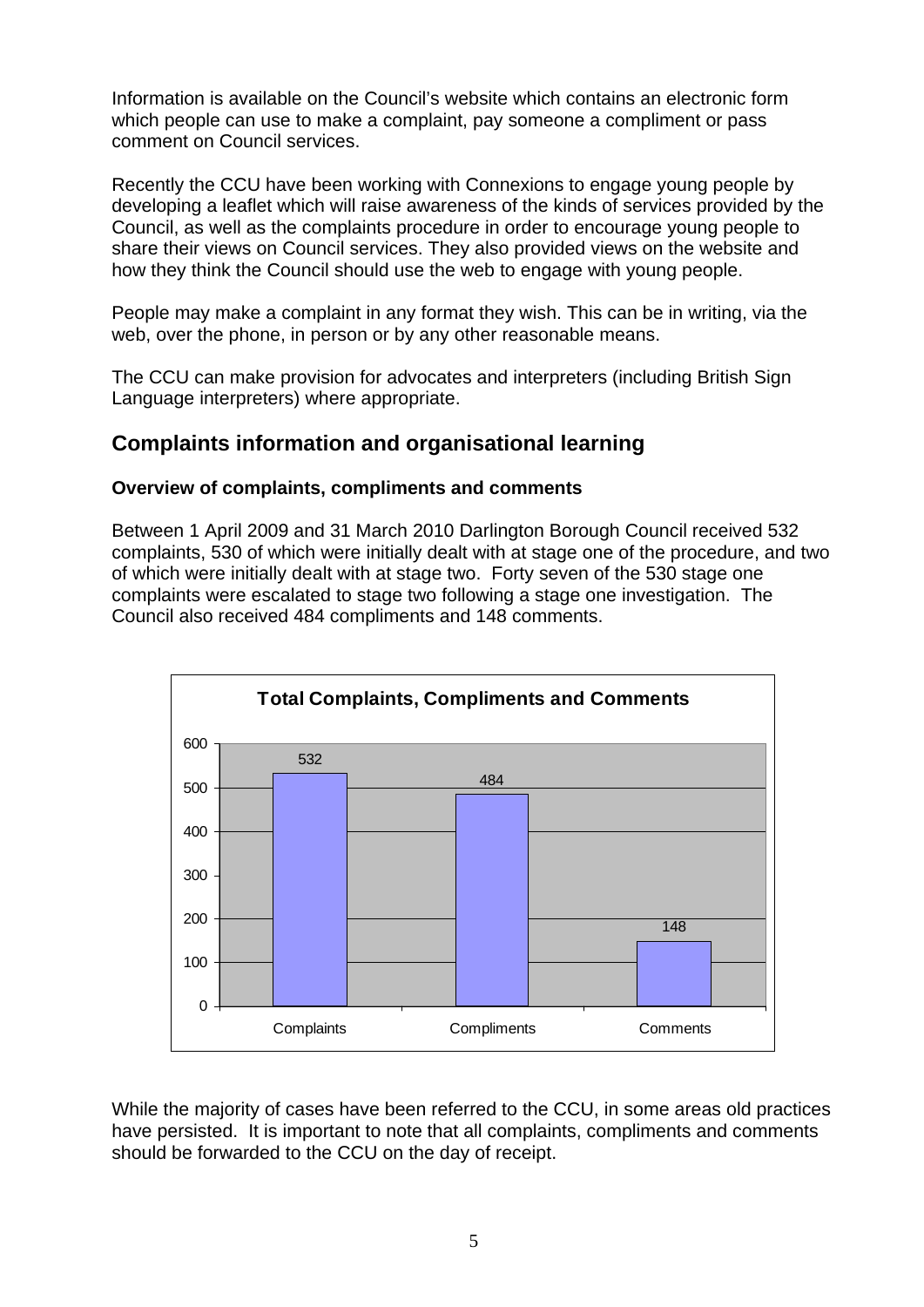A breakdown of the total number of complaints, compliments and comments received by department is provided below.





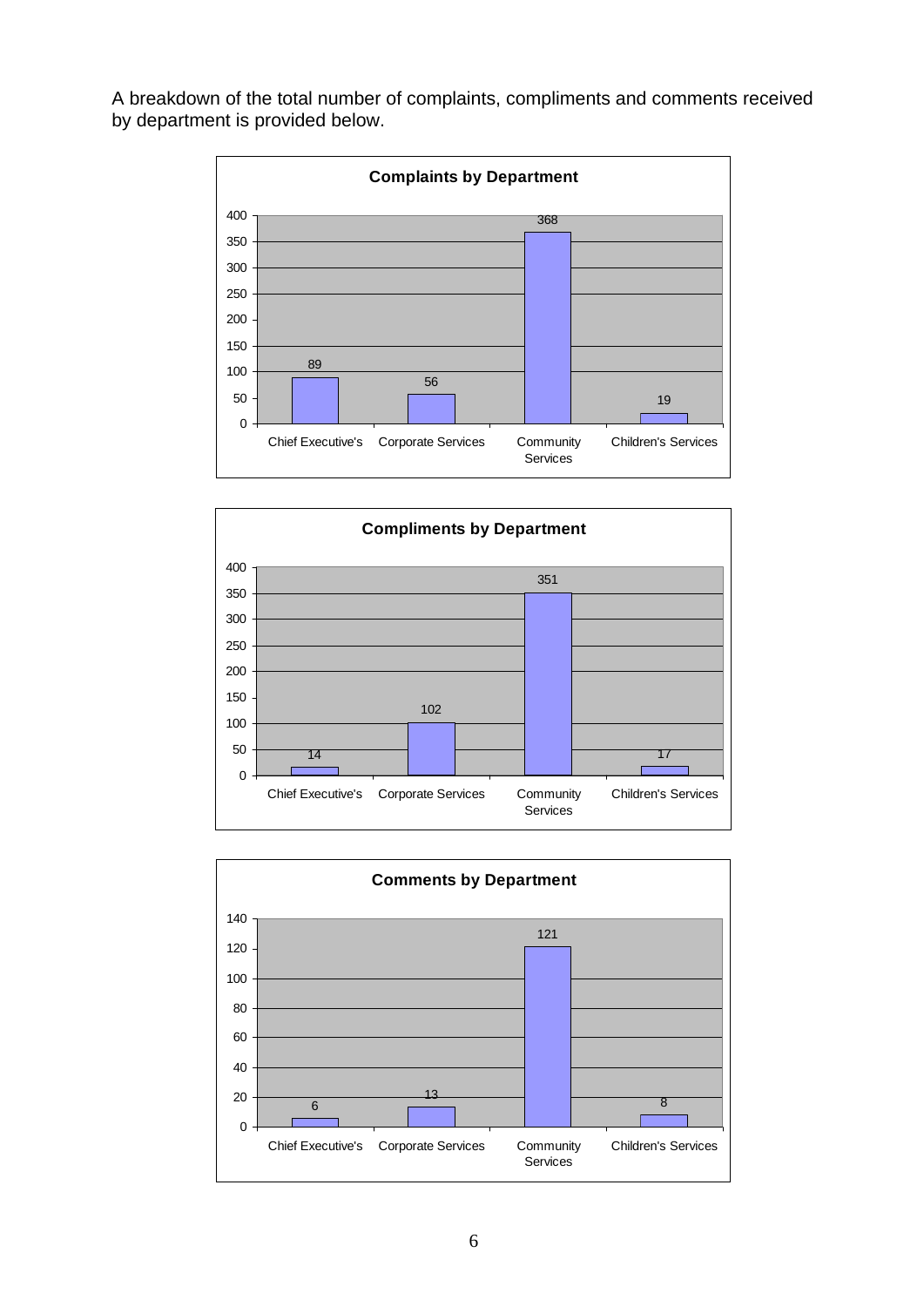# **Complaints, compliments and comments by department**

## **Chief Executives Department**  *Assistant Chief Executive – Policy Division*

The complaints received by each section within this division are illustrated below.



Of the three complaints received by the Assistant Chief Executive (ACE) Policy Division, two were in relation to the disclosure of personal information. The other complaint related to the service provided by Welfare Rights.

#### **Compliments and Comments**

No compliments or comments were received for the ACE Policy Division.

#### **Complaints by stage**

All of the complaints regarding the ACE Policy Division were dealt with at stage one.

#### **Complaints by outcome**

#### **Stage 1**

| <b>Service Area/Team</b>           | <b>Inconclusive</b> | Upheld | Not Partially<br><b>Upheld</b> | Upheld Withdrawn | Total |
|------------------------------------|---------------------|--------|--------------------------------|------------------|-------|
| <b>Connecting with Communities</b> |                     |        |                                |                  |       |
| <b>Communications Unit</b>         |                     |        |                                |                  |       |
| <b>Total for ACE (Policy)</b>      |                     |        |                                |                  |       |

#### **Organisational Learning**

Following a complaint to the Communications Unit about personal details being included in the Town Crier in relation to dog fouling despite the individual being assured this would not happen, Street Scene Enforcement Offices were reminded to advise, if asked, that any individual attending court would appear in the Town Crier. It was also requested that this information be included in the letter sent as part of the fine process.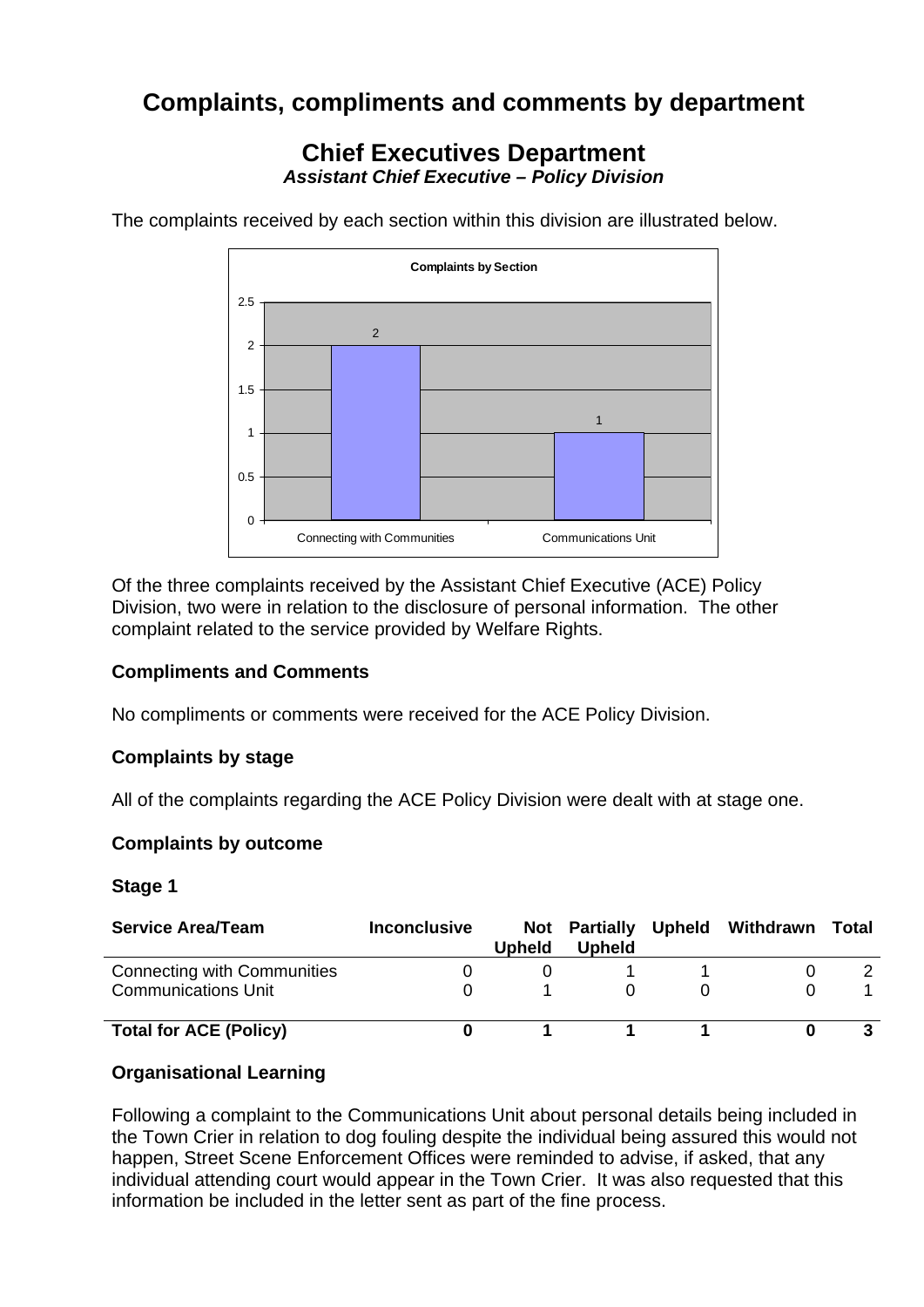# **Chief Executives Department**  *Assistant Chief Executive – Regeneration Division*

The complaints received by each section within this division are illustrated below



Of the 71 complaints received by the Development Section, 58 were in relation to the change of use of Victoria House Hospital. None of the 58 complaints about Victoria House Hospital were upheld. The most common topic of the remaining complaints was lack of enforcement action.

Of the 15 complaints received by the Transport Policy Section, six complaints were regarding bus services.

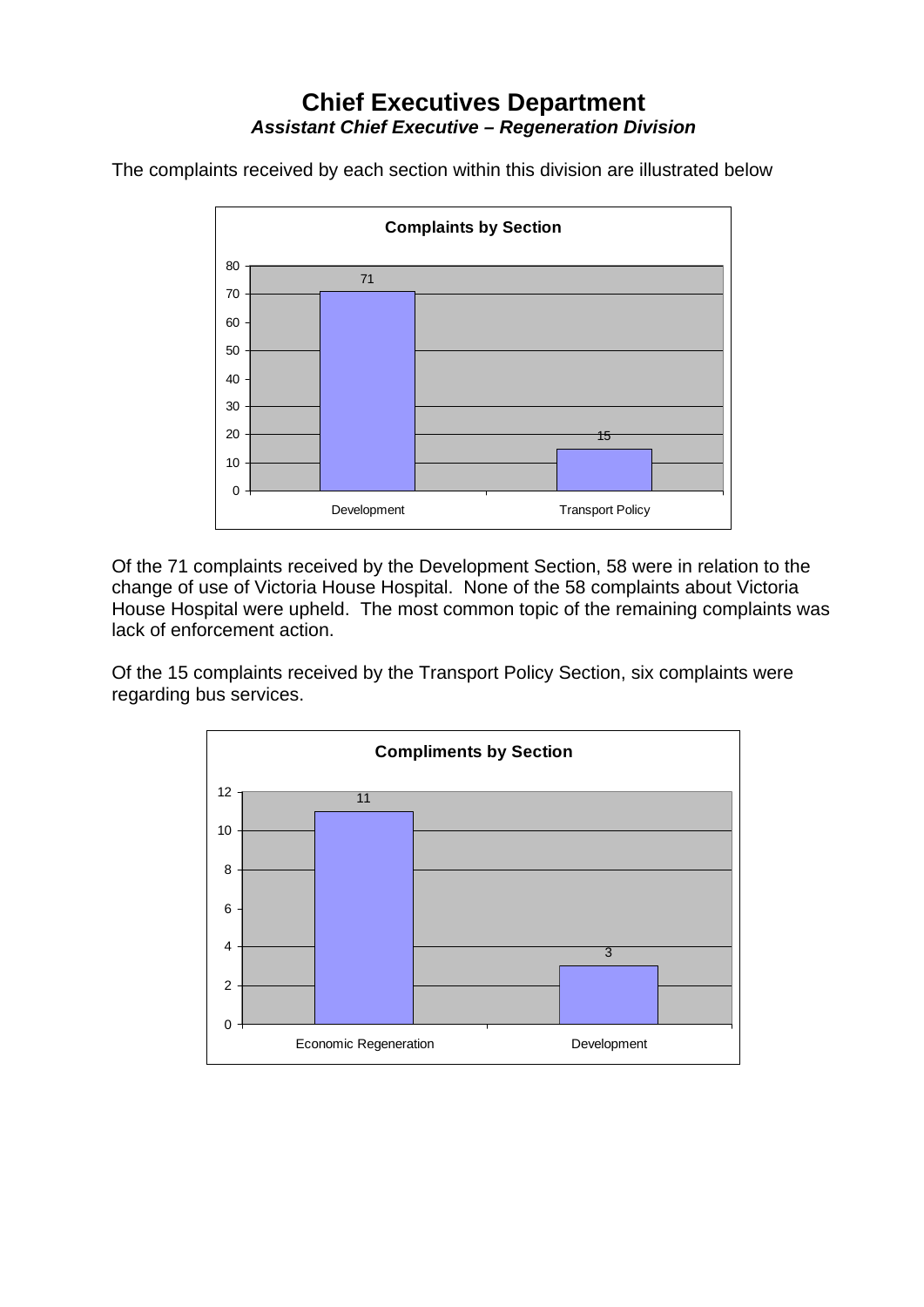

#### **Complaints by stage**



All of the complaints received by ACE Regeneration Division were initially dealt with at stage one of the procedure, 11 of which were escalated to stage two.

#### **Complaints by outcome**

#### **Stage 1**

| <b>Service Area/Team</b>               | <b>Inconclusive</b> | <b>Not</b><br><b>Upheld</b> | <b>Partially</b><br><b>Upheld</b> | <b>Upheld</b> | Withdrawn | Total |
|----------------------------------------|---------------------|-----------------------------|-----------------------------------|---------------|-----------|-------|
| Development                            |                     | 67                          |                                   |               |           |       |
| <b>Transport Policy</b>                |                     | 9                           |                                   | 6             |           | 15    |
| <b>Total for ACE</b><br>(Regeneration) | 0                   | 76                          |                                   | 8             |           | 86    |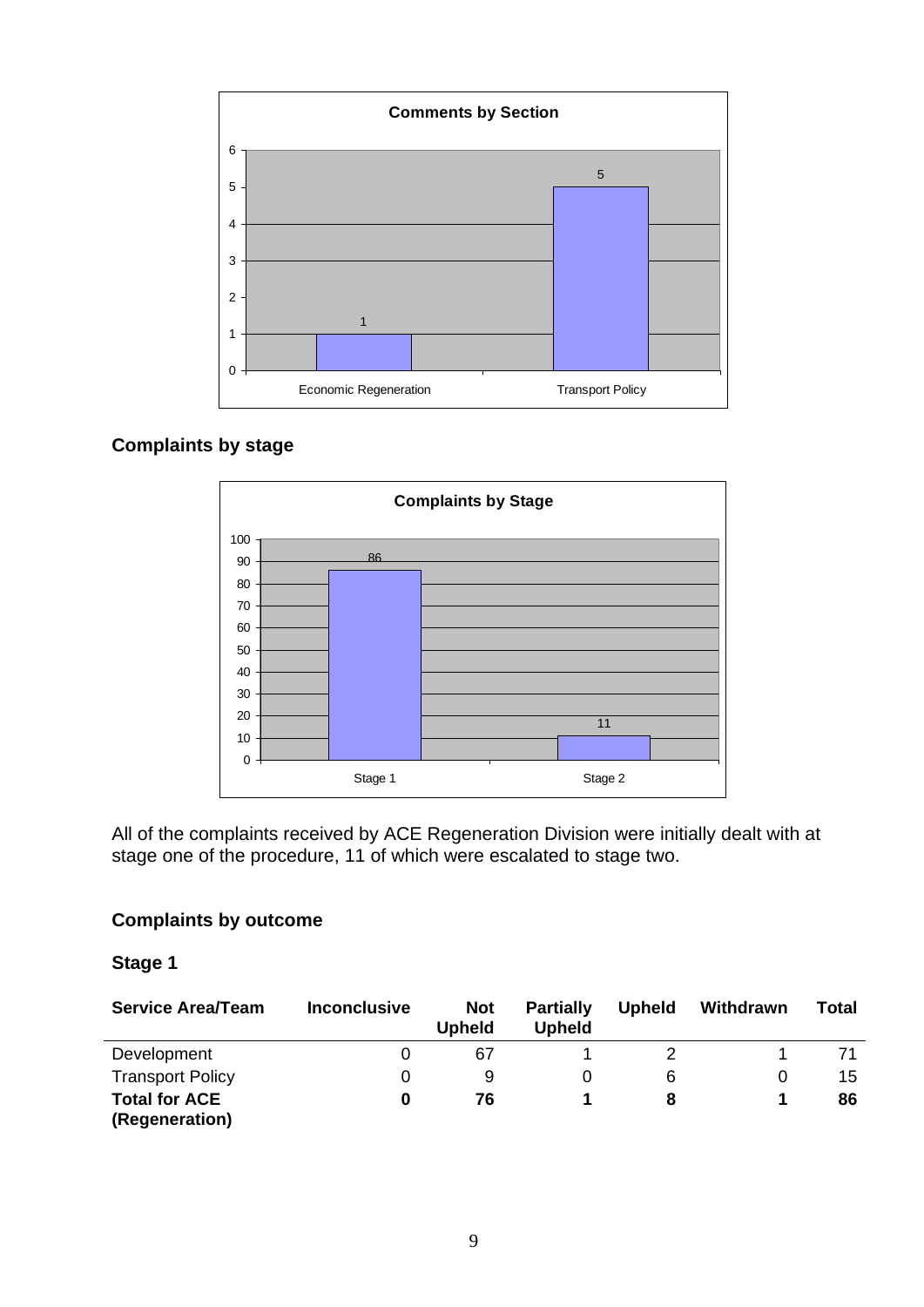#### **Stage 2**

| <b>Service Area/Team</b>               | <b>Inconclusive</b> | <b>Not</b><br><b>Upheld</b> | <b>Partially</b><br><b>Upheld</b> | <b>Upheld</b> | Withdrawn | Total |
|----------------------------------------|---------------------|-----------------------------|-----------------------------------|---------------|-----------|-------|
| Development                            |                     |                             |                                   |               |           | 10    |
| <b>Transport Policy</b>                |                     |                             |                                   |               |           |       |
| <b>Total for ACE</b><br>(Regeneration) |                     | 9                           |                                   | 0             |           | 11    |

#### **Organisational Learning**

Following a complaint about the manner in which a planning application was publicised, planning officers were asked to ensure planning applications for major developments are publicised in line with not only the regulations but the requirements set out in Darlington Borough Council's Statement of Community Involvement.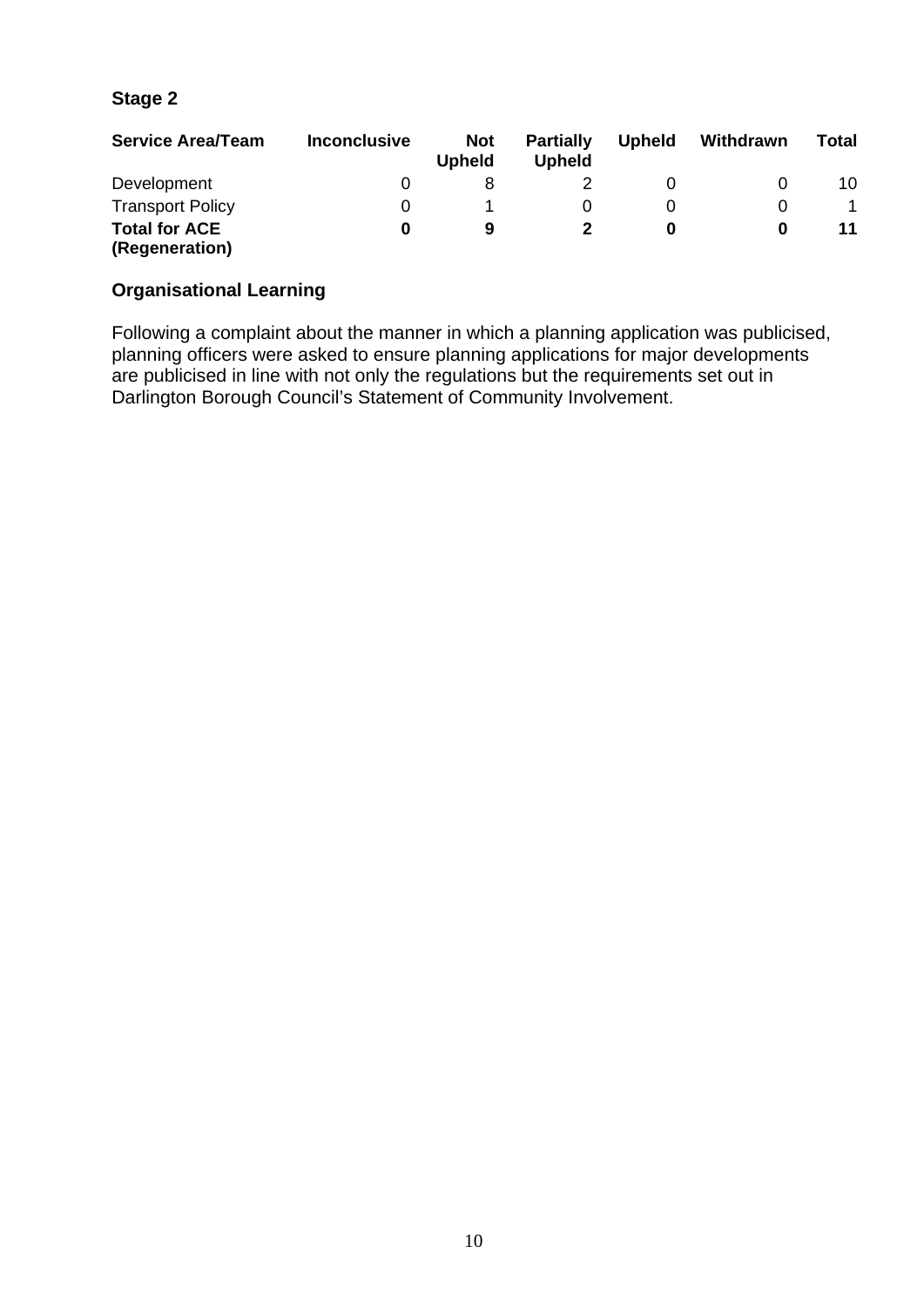# **Corporate Services**



Of the 21 complaints received about Licensing and Parking the most common themes were customer service and handling of parking appeals. A recently emerging theme has been the lack of discretion parking wardens have in issuing Excess Charge Notices, particularly with regard to parking outside of marked bays.

Two complaints in relation to Finance concerned problems with the on-line payment system; these were investigated in conjunction with Xentrall and the matter was successfully resolved.

The most common issue in relation to complaints about Environmental Health was the charge for the treatment of wasps and other insects.

The complaint about the Corporate Complaints Unit was with regard to non-compliance with the procedure and communication.

Three of the seven complaints received about Customer Services related to communication or being unable to reach an advisor.

As a result of the Information Commissioner suggesting local authorities were not dealing with requests for internal reviews of Freedom of Information Requests appropriately, it was agreed that Darlington Borough Council will deal with these requests through the Corporate Complaints Procedure, hence the six complaints received for Corporate Information Governance.

There were no identifiable themes in relation to Democratic Services or Trading Standards.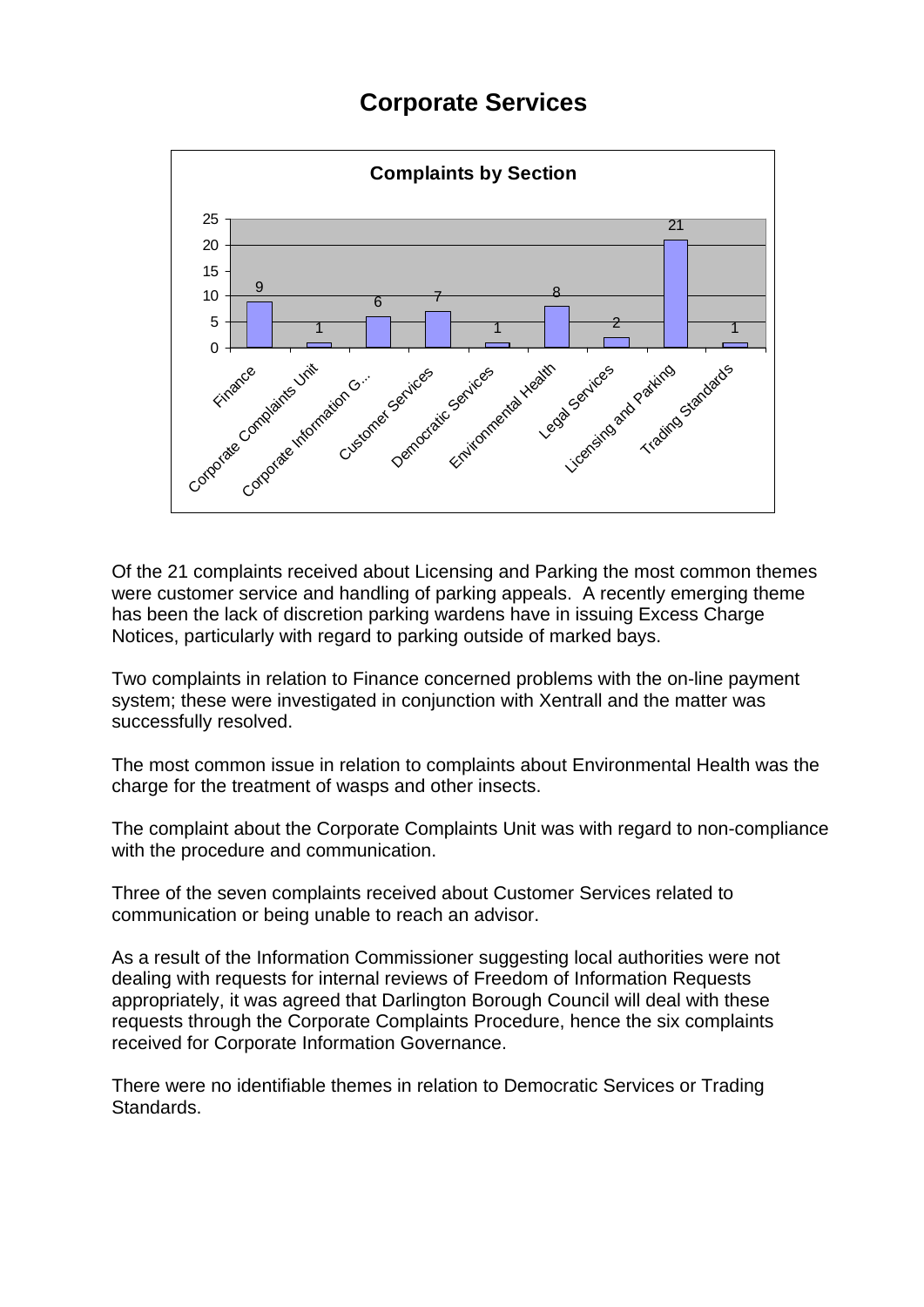

The majority of compliments received by Democratic Services related to wedding ceremonies.

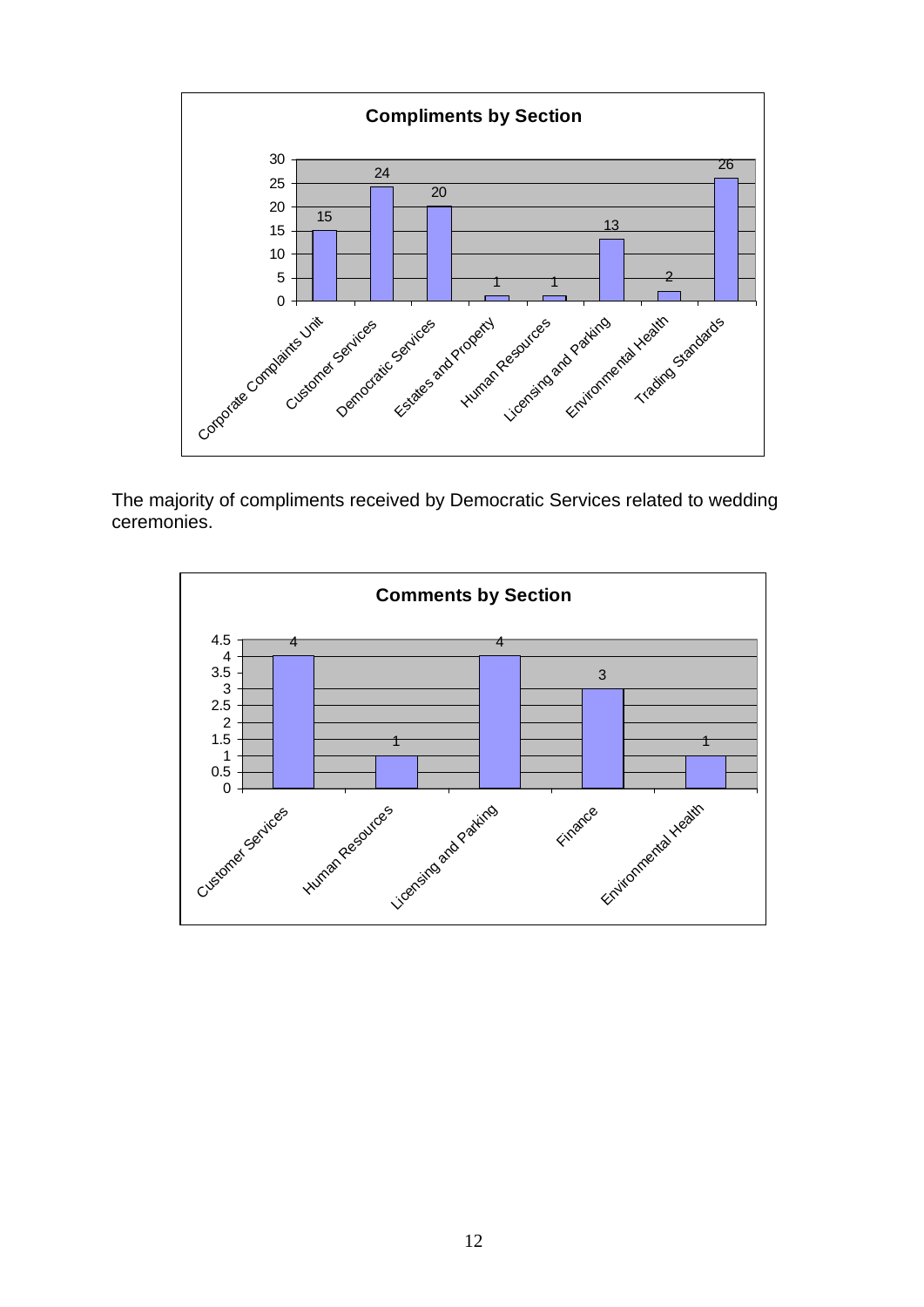#### **Complaints by stage**



Fifty five of the complaints received by Corporate Services were initially dealt with at stage one of the procedure, one was initially investigated at stage two, and six were escalated to stage two following a stage one investigation.

| <b>Service Area/Team</b>                      | <b>Inconclusive</b> | Not<br><b>Upheld</b> | <b>Partially</b><br><b>Upheld</b> | <b>Upheld</b> | Withdrawn | Total |
|-----------------------------------------------|---------------------|----------------------|-----------------------------------|---------------|-----------|-------|
| Finance                                       |                     | 4                    | 3                                 | 2             |           | 9     |
| <b>Corporate Complaints Unit</b>              | $\mathbf{\Omega}$   | 0                    | O                                 |               | O         |       |
| <b>Customer Services</b>                      |                     |                      | 2                                 | 3             |           |       |
| <b>Democratic Services</b>                    |                     |                      | O                                 |               |           |       |
| Corporate Information<br>Governance           | 0                   | 6                    | 0                                 | 0             | O         | 6     |
| <b>Legal Services</b>                         | O                   | 2                    | 0                                 | 0             | ი         | 2     |
| Licensing and Parking                         | 0                   | 17                   | 2                                 | 2             | 0         | 21    |
| <b>Environmental Health</b>                   |                     | 4                    |                                   | 3             |           | 8     |
| <b>Trading Standards</b>                      |                     | 0                    |                                   |               |           |       |
| <b>Total for Corporate</b><br><b>Services</b> |                     | 35                   | 8                                 | 12            | 0         | 56    |

#### **Complaints by outcome (Stage 1)**

#### **Complaints by outcome (Stage 2)**

| <b>Service Area/Team</b>                      | <b>Inconclusive</b> | Not<br><b>Upheld</b> | <b>Partially</b><br><b>Upheld</b> |   | Upheld Withdrawn | Total |
|-----------------------------------------------|---------------------|----------------------|-----------------------------------|---|------------------|-------|
| Finance                                       |                     |                      | O                                 | 0 |                  |       |
| <b>Customer Services</b>                      | O                   |                      | $\Omega$                          | 0 |                  |       |
| <b>Democratic Services</b>                    | 0                   |                      | O                                 | 0 |                  |       |
| <b>Legal Services</b>                         | 0                   |                      | 0                                 | 0 |                  |       |
| Licensing and Parking                         |                     |                      |                                   |   |                  |       |
| <b>Total for Corporate</b><br><b>Services</b> | 0                   | 5                    |                                   | 0 |                  |       |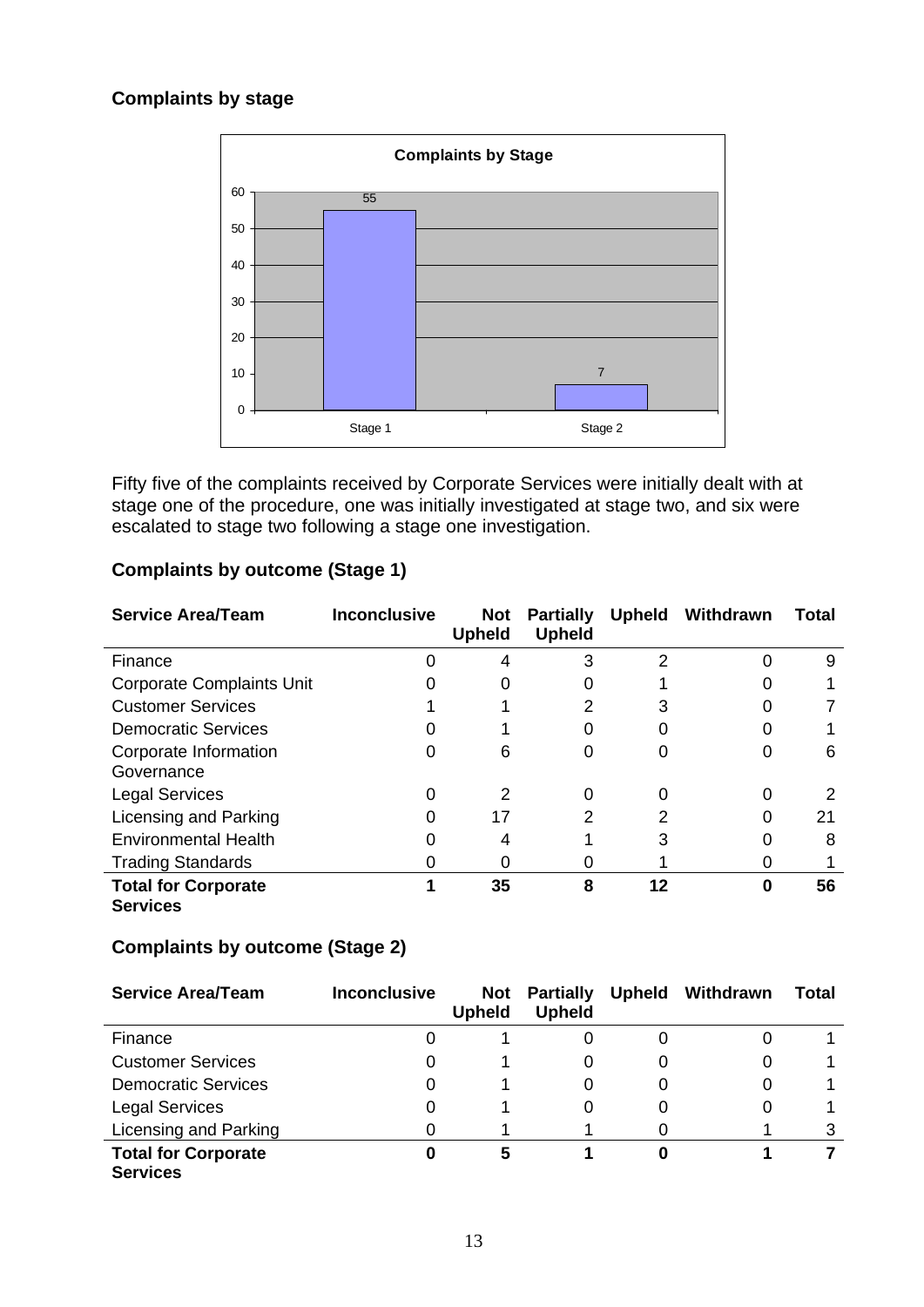#### **Organisational Learning**

With regard to the complaints about Customer Services, Customer Services staff have been cross trained to increase the numbers available to help deal with customer calls during busy times. The Council are also in the process of reviewing the telephony requirements of the Customer Contact Centre to ensure there is the capacity to meet customer demand both now and in the future.

Following a complaint regarding having to attend the Town Hall to complete a concessionary fares application form, application forms and supporting documents can now be obtained from Customer Services or on-line and returned by post. Once the form has been received an appointment can then be made for the customer to attend the Town Hall to have their photograph taken.

As a result of a complaint regarding the test for private hire licenses, the question sheet which was used has been redesigned to prevent any future disputes.

Following a stage two complaint about the Licensing and Parking Section the Council updated the information provided to the public concerning loading/unloading in residents parking zones. Another recommendation made as a result of this complaint was that the Licensing and Parking Section ensure that appeals are administered in line with the appeals procedure.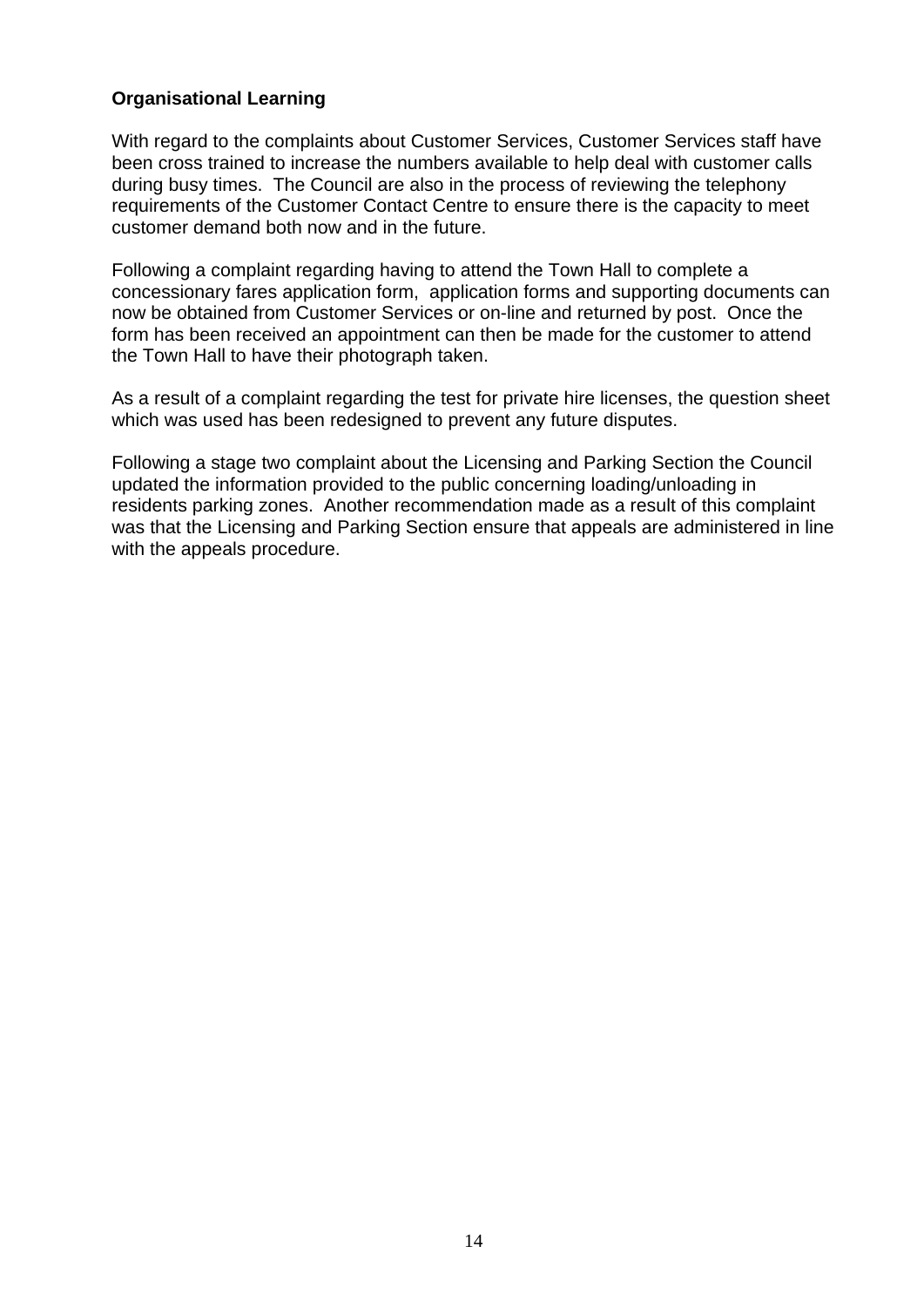# **Community Services**



Of the 29 complaints received by Building Services, dissatisfaction with repair work and length of time taken to complete works were the most common themes.

Of the 63 complaints received for Cultural Services, 31 were for the Civic Theatre. In the 2009/10 six monthly report, it was noted that an emerging topic was dissatisfaction with the booking fee which had been added to ticket sales for the Arts Centre and Civic Theatre. Following some initial dissatisfaction with this fee, only three complaints of the 15 received in the last six months concerned the booking fee.

Of the 178 complaints received by Environmental Services, 171 were for Street Scene. The most common themes were problems with rubbish and recycling, including missed assisted collections (97 complaints). Street Cleaning and Street Care also received 45 complaints with the most common themes being gritting and levels of cleanliness in Darlington.

Transport Services received five complaints, four of which related to either the driver of school transport, or the passenger assistant.

The identifiable themes in relation to Highways and Engineering Operations were verge hardening and potholes on the highway. Another common theme was the size of parking bays.

There were no identifiable themes in relation to Housing or Technical Services.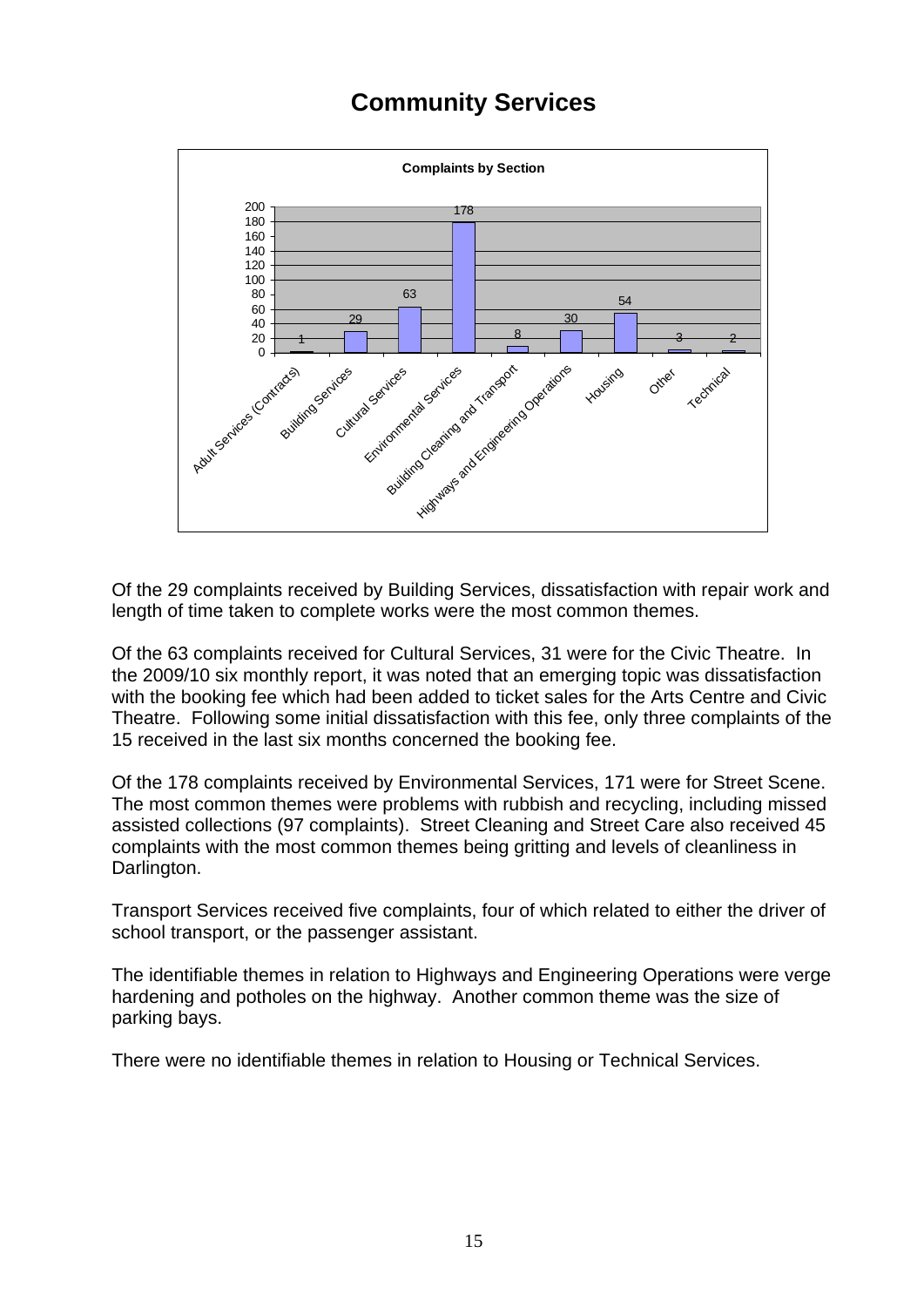

There were no particular identifiable trends in the compliments received for Cultural Services, however there was a good mix of praise for shows at the Civic Theatre, Christmas Party Nights at the Dolphin Centre, the golf course at Stressholme and the Fireworks Event. The majority of compliments were for the good service received from all venues.

The majority of compliments received for Environmental Services were in relation to good services from Street Scene. Street Cleaning and Street Care in particular received 37 compliments for good service, which included ten compliments for gritting and clearing snow. Twenty seven compliments were received for Grounds Maintenance and Horticulture and were mainly regarding floral displays around the town.

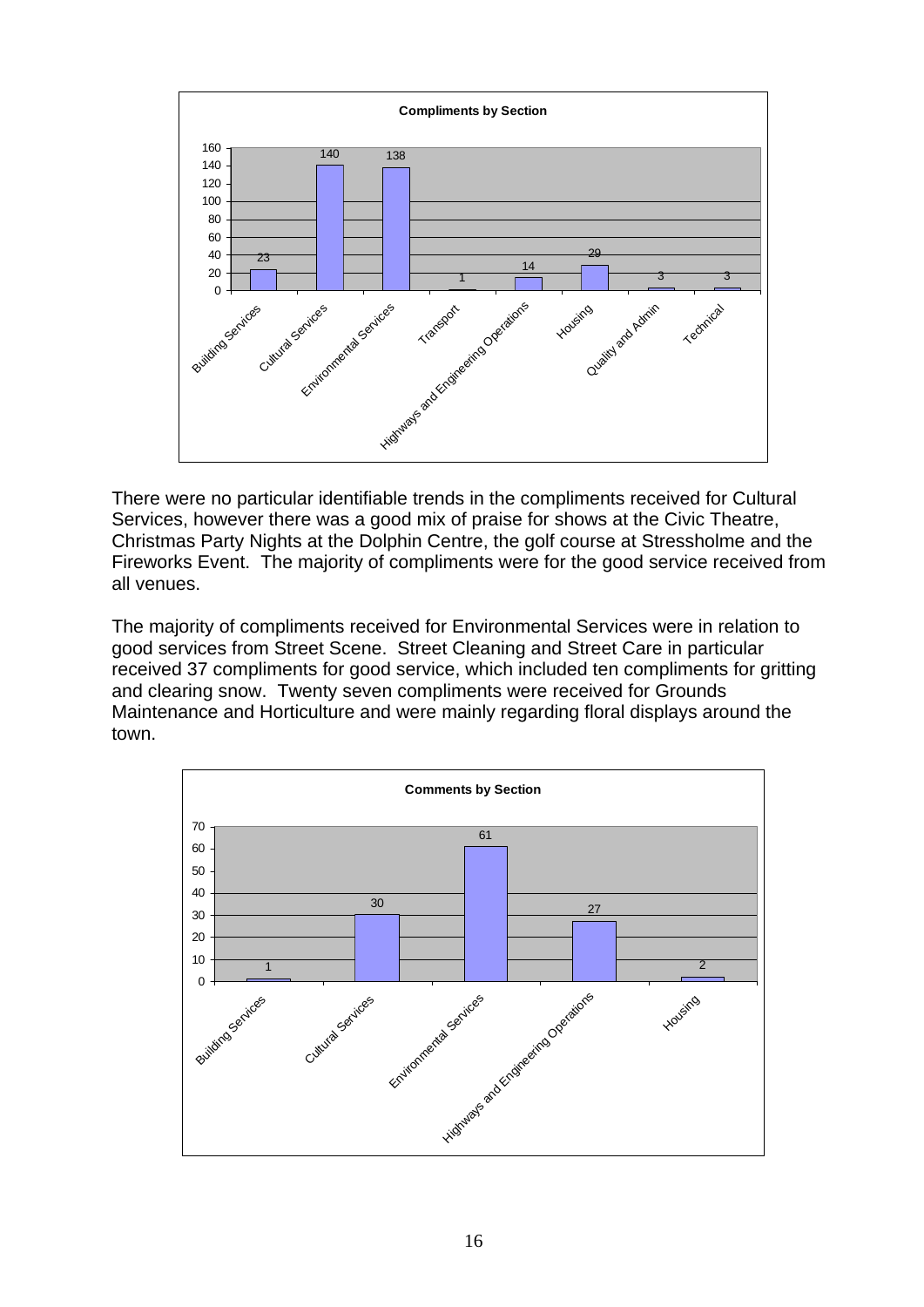Cultural Services received four comments in relation to a party of college students causing problems during a play which has been addressed by the Arts Centre.

Two comments were also received regarding the change in opening times at the Head of Steam Museum.

Within Environmental Services, the only identifiable trend was around winter maintenance issues.



#### **Complaints by stage**

367 complaints received by Community Services were initially dealt with at stage one of the procedure, 30 of which were escalated to stage two. One complaint was initially dealt with at stage two.

#### **Complaints by outcome (Stage 1)**

| <b>Service Area/Team</b>                      | <b>Inconclusive</b> | <b>Not</b><br><b>Upheld</b> | <b>Partially</b><br><b>Upheld</b> | <b>Upheld</b> | Withdrawn | <b>Total</b>   |
|-----------------------------------------------|---------------------|-----------------------------|-----------------------------------|---------------|-----------|----------------|
| <b>Adult Services</b>                         | 0                   |                             | $\overline{0}$                    | 0             | 0         |                |
| <b>Building Services</b>                      | 0                   | 9                           | 5                                 | 14            |           | 29             |
| <b>Cultural Services</b>                      | 1                   | 26                          | 13                                | 23            | 0         | 63             |
| Environmental<br><b>Services</b>              | 2                   | 58                          | 10                                | 113           | 3         | 186            |
| Highways &<br>Engineering<br>Operations       | $\overline{0}$      | 13                          | 8                                 | 9             | $\Omega$  | 30             |
| Housing                                       | 0                   | 26                          | 15                                | 12            |           | 54             |
| <b>Technical</b>                              | 0                   | $\overline{2}$              | 0                                 | 0             | 0         | $\overline{2}$ |
| Other                                         | 0                   | 3                           | 0                                 | 0             | 0         | 3              |
| <b>Total for Community</b><br><b>Services</b> | 3                   | 138                         | 51                                | 171           | 5         | 368            |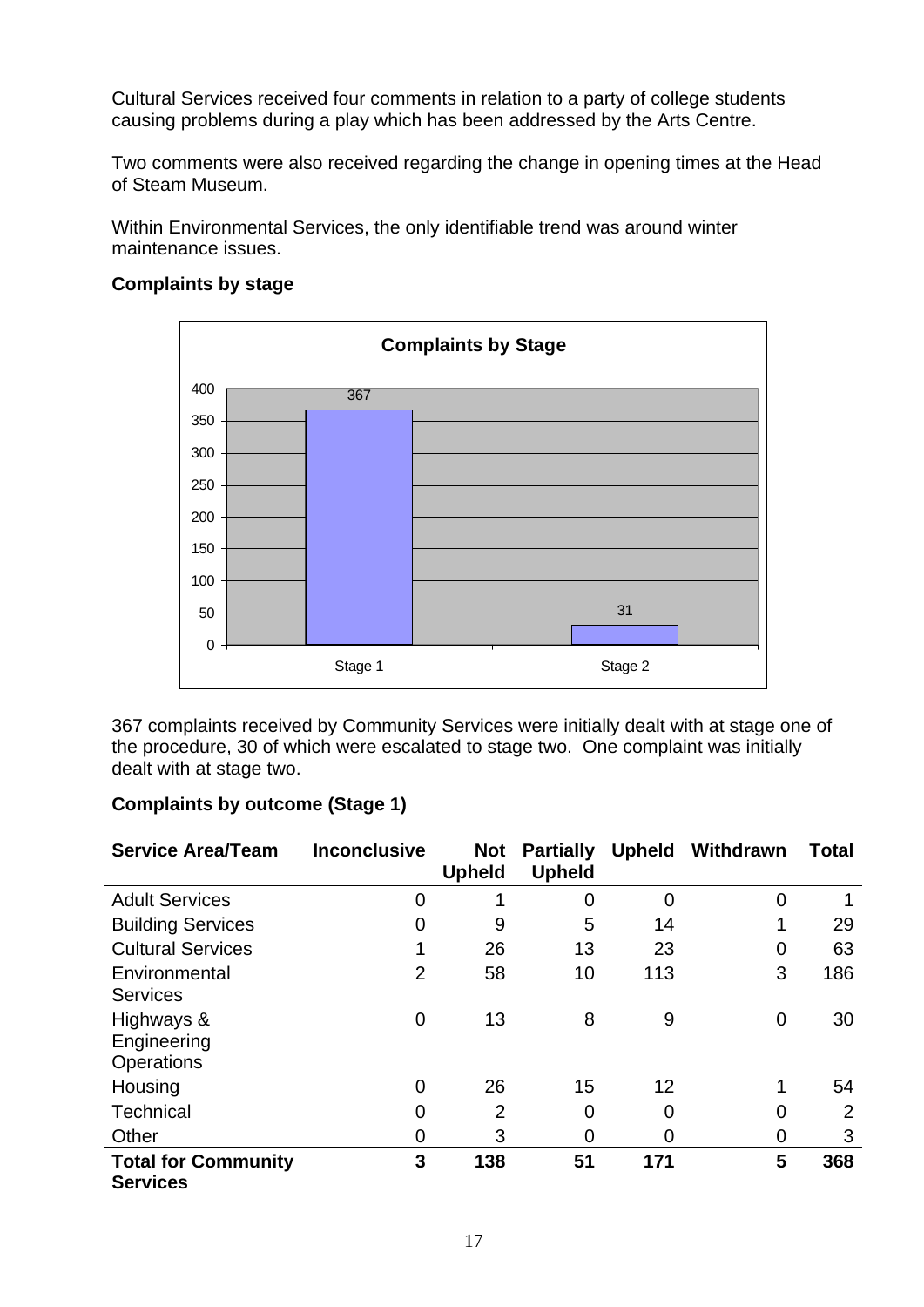| <b>Service Area/Team</b>                       | <b>Inconclusive</b> | <b>Not</b><br><b>Upheld</b> | <b>Partially</b><br><b>Upheld</b> | <b>Upheld</b> | Withdrawn | <b>Total</b> |
|------------------------------------------------|---------------------|-----------------------------|-----------------------------------|---------------|-----------|--------------|
| <b>Building Services</b>                       | 0                   | 3                           | 0                                 |               | 0         | 4            |
| <b>Cultural Services</b>                       | 0                   | $\overline{2}$              |                                   | 0             | 0         | 3            |
| Environmental<br><b>Services</b>               | 1                   | 6                           | 3                                 | 5             | 3         | 18           |
| Highways &<br>Engineering<br><b>Operations</b> | 0                   | 2                           | 0                                 | 2             | 0         | 4            |
| Housing                                        |                     | 0                           |                                   | 0             | 0         | 2            |
| <b>Total for Community</b><br><b>Services</b>  | $\mathbf{2}$        | 13                          | 5                                 | 8             | 3         | 31           |

#### **Complaints by outcome (Stage 2)**

#### **Organisational Learning**

As a result of the comments received in relation to the opening hours of the Head of Steam Museum, the museum's opening times were amended and it is now open during the week in school holidays.

Several complaints/comments were received in October regarding an Environmental Notice issued to all residents of Northgate Ward to remind them of their responsibilities when putting their refuse out for collection. The wording of the letter accompanying this notice led to some residents feeling that they were being accused of an offence. As a result, the letter has now been amended to better explain what the aims of the exercise are and to ensure that individuals are aware that the Council are not implying that they have previously committed an offence.

Following a stage two complaint the procedure for allocating allotments was reviewed and it was decided that due to the huge increase in the numbers of people on the waiting list variations in the way allotments were allocated according to locally specific circumstances was no longer tenable. It was also decided that the new allotment strategy would include information on the Council's lettings policy.

A complaint was received regarding the closure of a main road to fell a dangerous tree at peak time and, as a result, it has been written into the tree management procedure that the carriageway should remain accessible to road users until 9.30am to allow early traffic passage before work/school commences if deemed safe and the site supervisor is happy with the risk. It was also decided that in the case of road closures, notices should be given to the affected residences, if practical, in writing the day before the closure.

A complaint was received from a Darlington landlord regarding the payment of housing benefit directly to the tenant when it had been requested it be paid to the landlord. As a result of the complaint, Housing Benefits have reviewed their procedures so that every applicant is advised verbally or in writing whether or not a payment is to be made to the landlord and this is recorded. Landlords who apply for direct payment are told in writing if their request is refused before payment is issued and nominees are given written information about their role, responsibility and how overpayments will be recovered.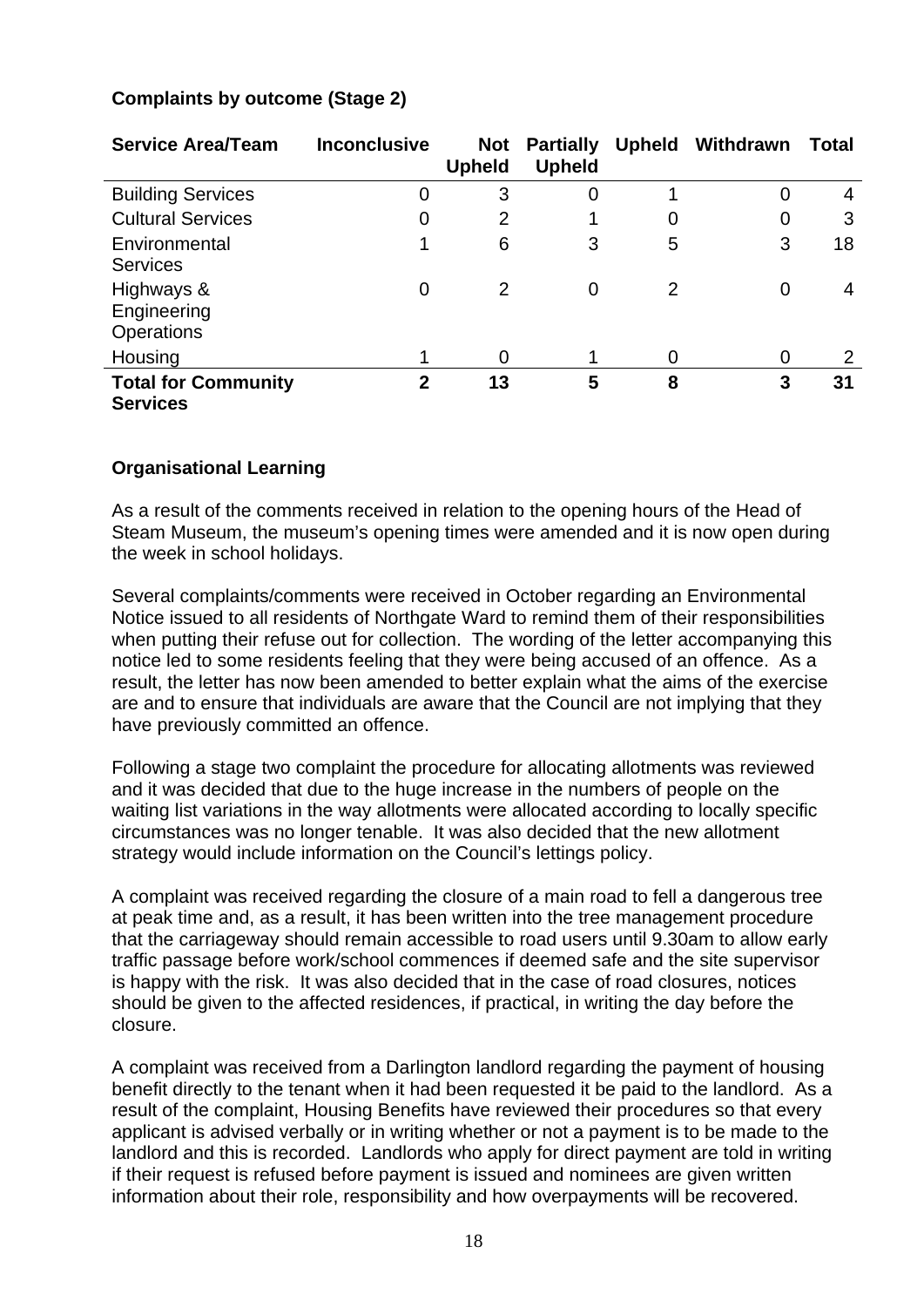Furthermore letters issued to the applicant and nominee were rewritten so that they are very clear on how much entitlement there is and who this is being paid to, a reminder was also included to say that the rent should be paid. In addition to these measures the information leaflet on Local Housing Allowance, information for landlords was reviewed to make it clearer as to when a landlord can/will receive payment.

As a result of a complaint about the dropped kerbs outside a supermarket in Cockerton being incorrectly positioned a Disability Equality Impact Assessment was carried out and the dropped kerbs were relocated.

As a result of a stage two complaint about the provision of free tickets to carers of wheelchair users and blind people and not to carers of other disabled people the Civic Theatre have discontinued this historical arrangement. The Council removed the reference to this arrangement from the website and further consideration has been given to developing a policy to ensure a fair approach to the provision of free tickets for carers of disabled people.

#### **Further Recommendations**

Street Scene – implement effective solutions for those individuals who have to contact the Council regarding their rubbish and recycling being missed on a consistent basis including those people with assisted collections (*97 people complained following problems with their rubbish and recycling collections, including people in receipt of assisted collections).*

Highways and Engineering Operations - parking bays are reviewed as proposed in the Council's new parking strategy and that any new parking spaces meet the required specifications as quoted in the adopted Borough of Darlington Local Plan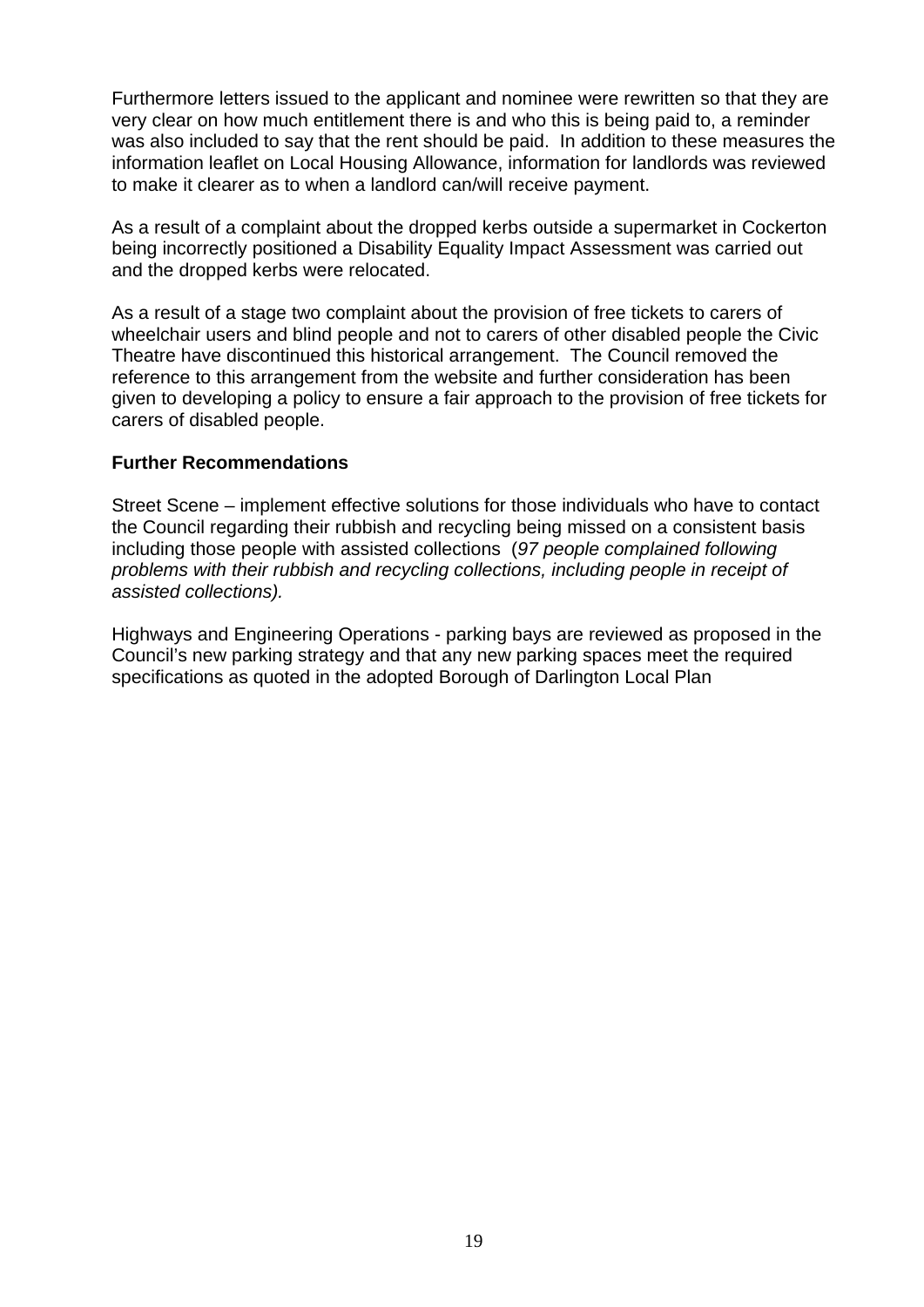# **Children's Services**



Other than two complaints about the change in opening hours at Crown Street Library there were no identifiable themes.



The majority of compliments received by Children's Services were in relation to good customer service.

All 14 comments received were for Community Education and the Library, two of which related to the change in Crown Street Library's opening hours.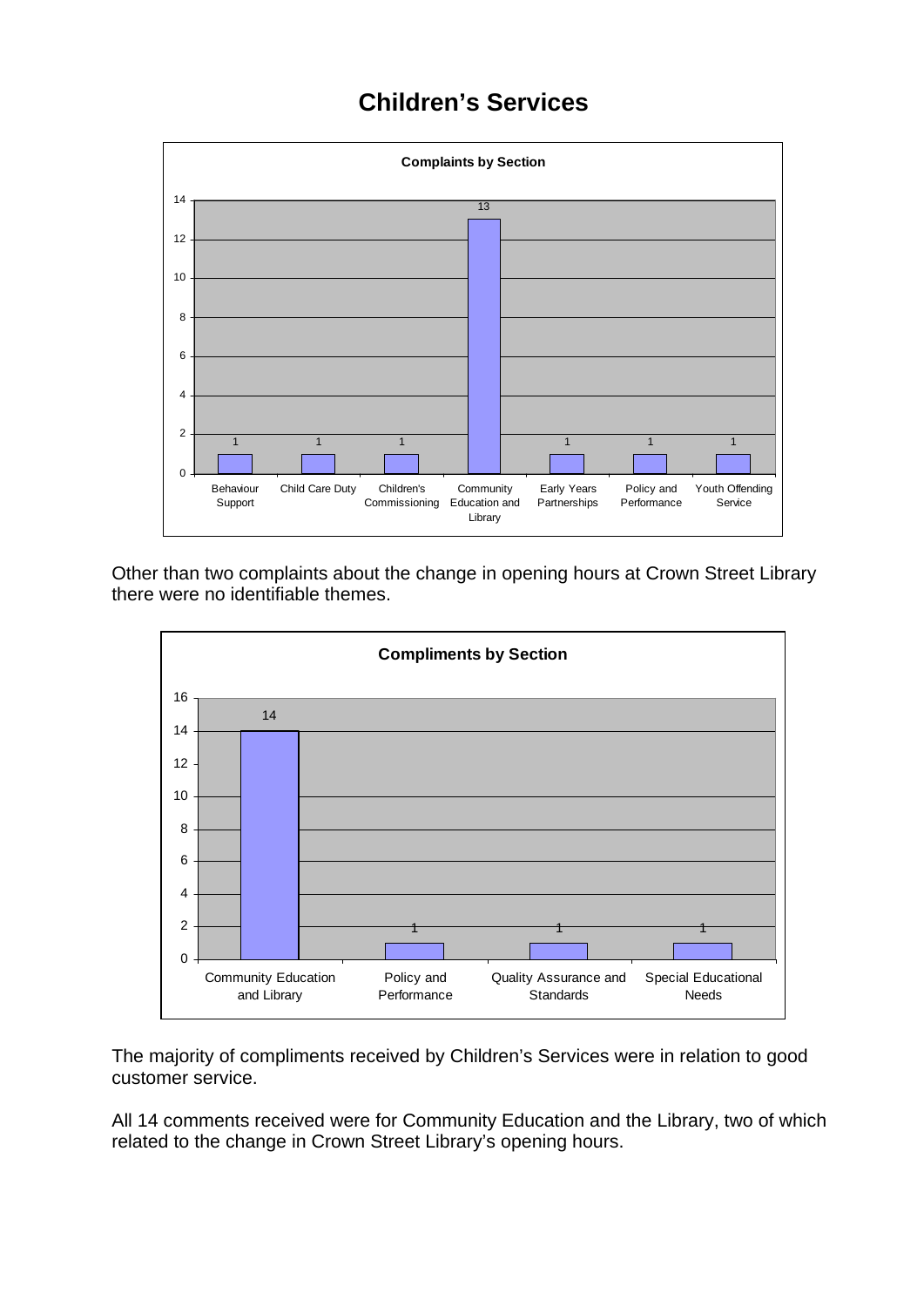#### **Complaints by stage**

None of the complaints investigated at stage one of the complaints procedure were escalated to stage two.

#### **Complaints by outcome (Stage 1)**

| <b>Service Area/Team</b>                       | <b>Inconclusive</b> | <b>Not</b><br><b>Upheld</b> | <b>Partially</b><br><b>Upheld</b> |                | <b>Upheld Withdrawn</b> | <b>Total</b> |
|------------------------------------------------|---------------------|-----------------------------|-----------------------------------|----------------|-------------------------|--------------|
| <b>Behaviour Support</b>                       | 0                   |                             | 0                                 | $\overline{0}$ | $\Omega$                |              |
| <b>Child Care Duty</b><br>Team                 | 0                   | 0                           | 0                                 | 1              | 0                       |              |
| Children's<br>Commissioning                    | 0                   | 1                           | $\Omega$                          | $\Omega$       | 0                       |              |
| Community<br><b>Education &amp; Library</b>    | 0                   | 9                           | $\Omega$                          | 4              | $\overline{0}$          | 13           |
| <b>Early Years</b><br>Partnerships             | 0                   | $\overline{0}$              | $\Omega$                          | 1              | 0                       |              |
| Policy and<br>Performance                      | 0                   | $\overline{0}$              | 0                                 | $\Omega$       |                         |              |
| Youth Offending<br>Service                     | 0                   | $\overline{0}$              |                                   | $\Omega$       | $\Omega$                |              |
| <b>Total for Children's</b><br><b>Services</b> | 0                   | 11                          | 1                                 | 6              | 1                       | 19           |

#### **Organisational Learning**

Child Care Duty Team - following a complaint about a breach of confidentiality in relation to a safeguarding issue staff were reminded of the importance of ensuring the anonymity of referrers.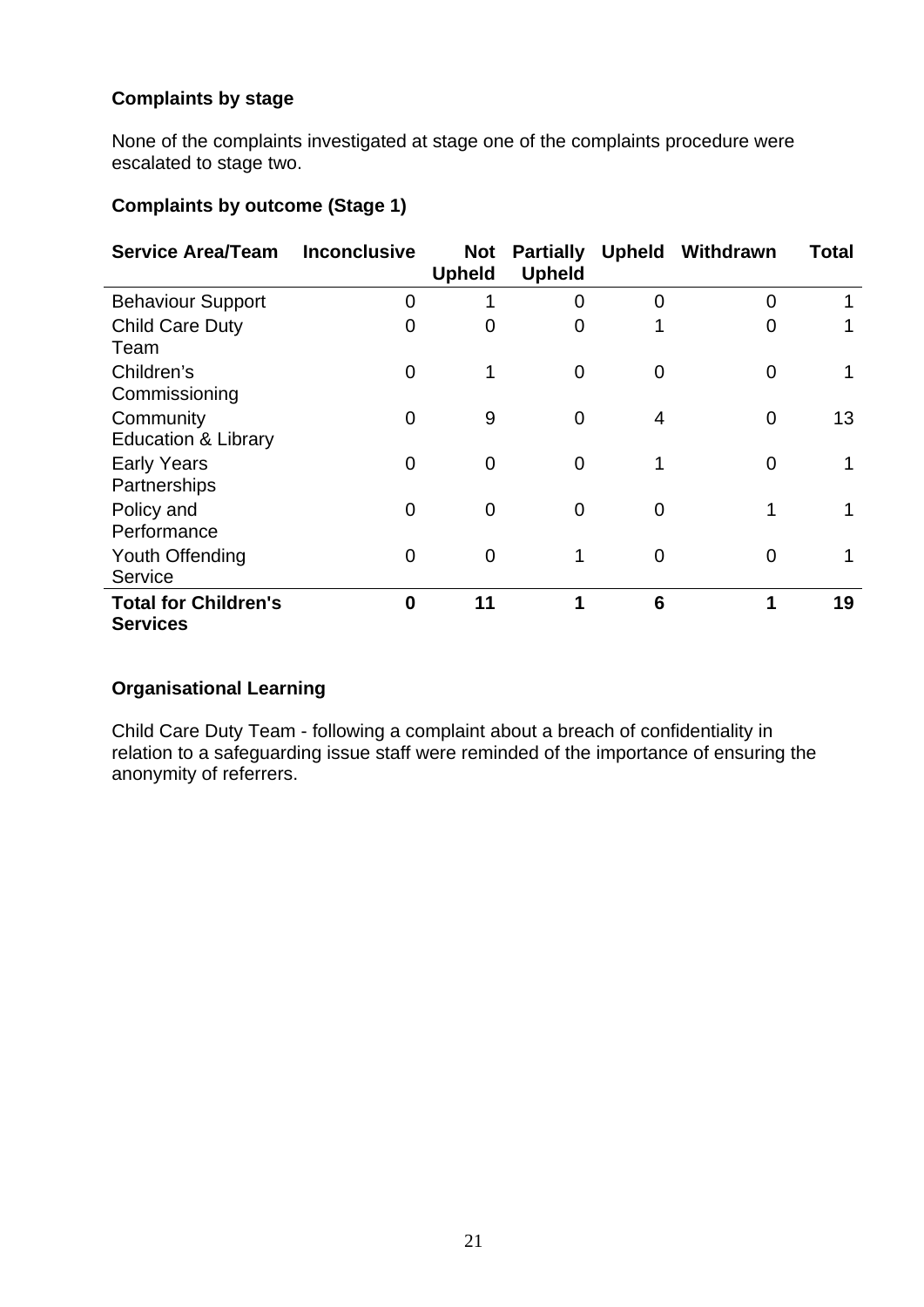# **Equal opportunities monitoring**

Of the 532 complaints received, 104 people returned their ethnic monitoring forms.

#### **Gender**



**Age** 



The number of complaints received from young people was particularly low. Recently the CCU have been working with Connexions to engage young people by developing a leaflet which will raise awareness of the kinds of services provided by the Council, as well as the complaints procedure in order to encourage young people to share their views on Council services. They also provided views on the website and how they think the Council should use the web to engage with young people something which has now been implemented by the Web Team. Along with recent website developments i.e. the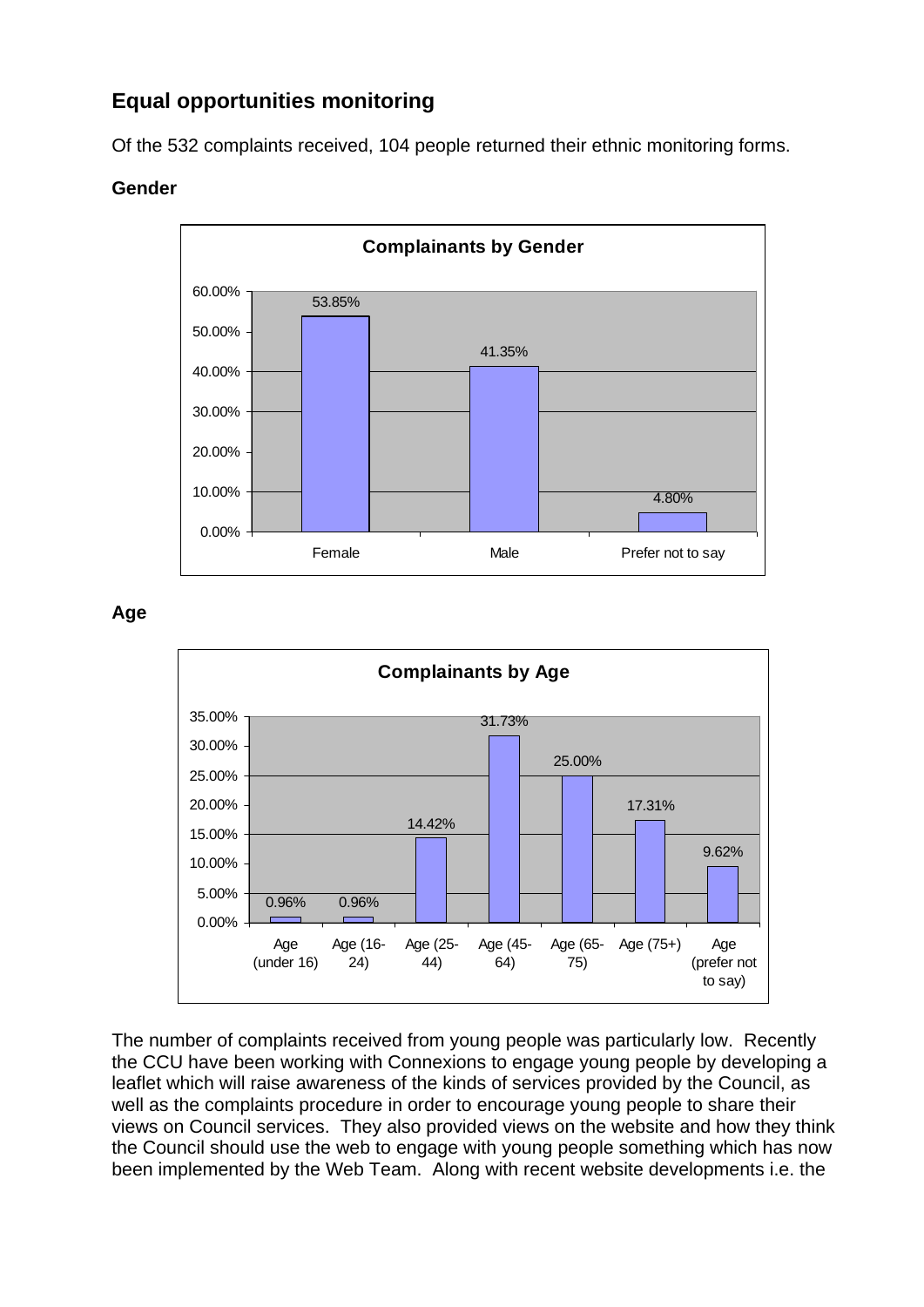use of social networking sites it is hoped that there will be an increase the number of young people engaging with the Council via the procedure.

## **Disability**



According to census data, there is, in Darlington, a slightly higher than average percentage of people who stated they had a long term illness, health problem or disability (this includes mental, physical and sensory impairment) which limited their daily activities or work (20.4%, compared to a national average of 18.2%). Even so from the information available it would appear that disabled people have made a higher number of complaints than would be expected. It is important that officers recognise that complaints that contain an element of disability should act as a trigger for a screening exercise in line with the Council's Disability Equality Scheme.

### **Ethnicity**

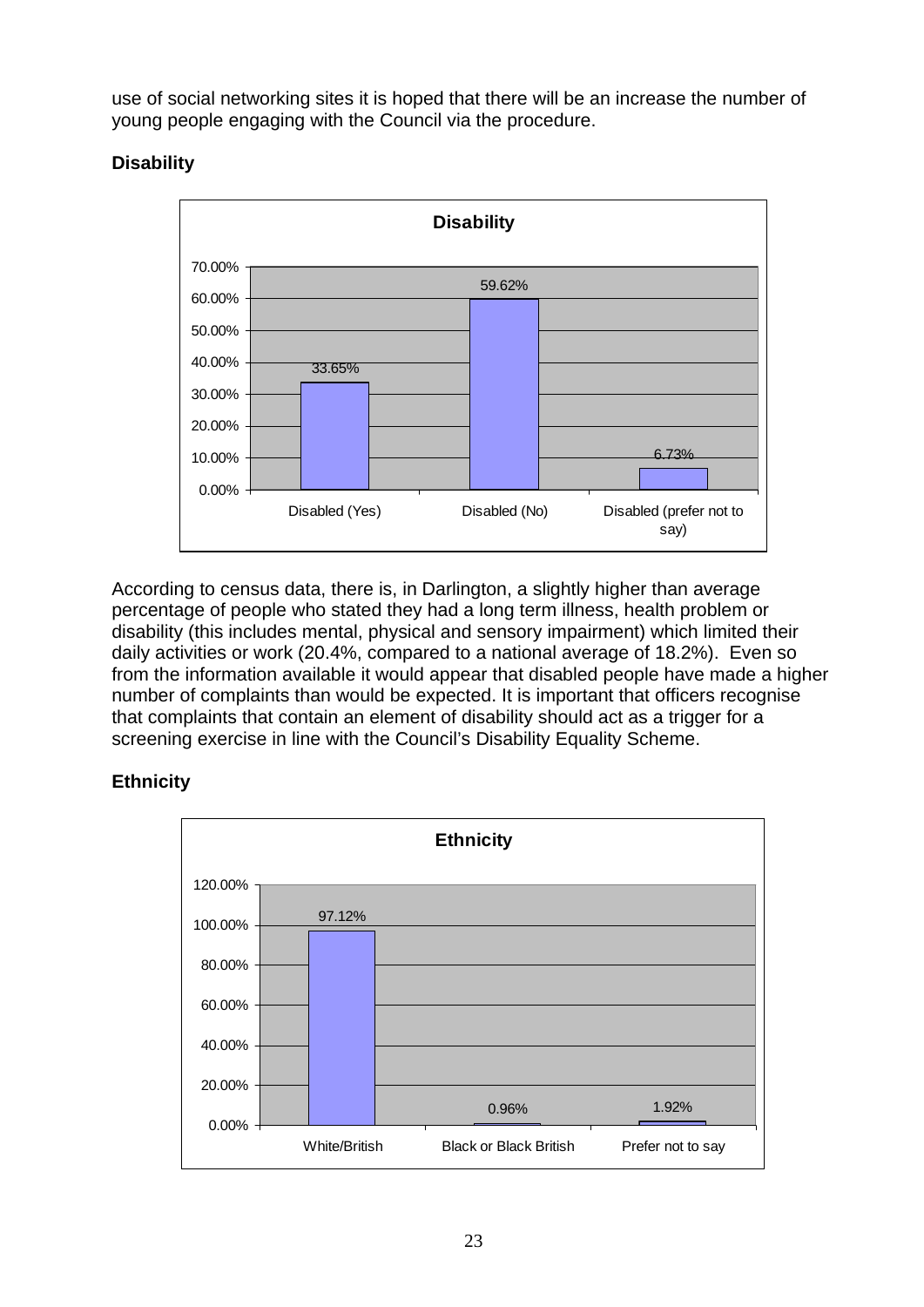97.12% of complainants who returned the equal opportunities monitoring form were white British.

Darlington's Black and Minority Ethnic (BME) population was 2.1% at the time of the 2001 and while anecdotally the CCU are aware of a number of complaints received by people from the BME Community, they are underrepresented within the complaints procedure. In addition to printing the title of the complaints leaflet is in the most commonly used community languages the CCU will undertake further work during the 2010/11 to encourage people from the BME community to engage with the Council via the procedure.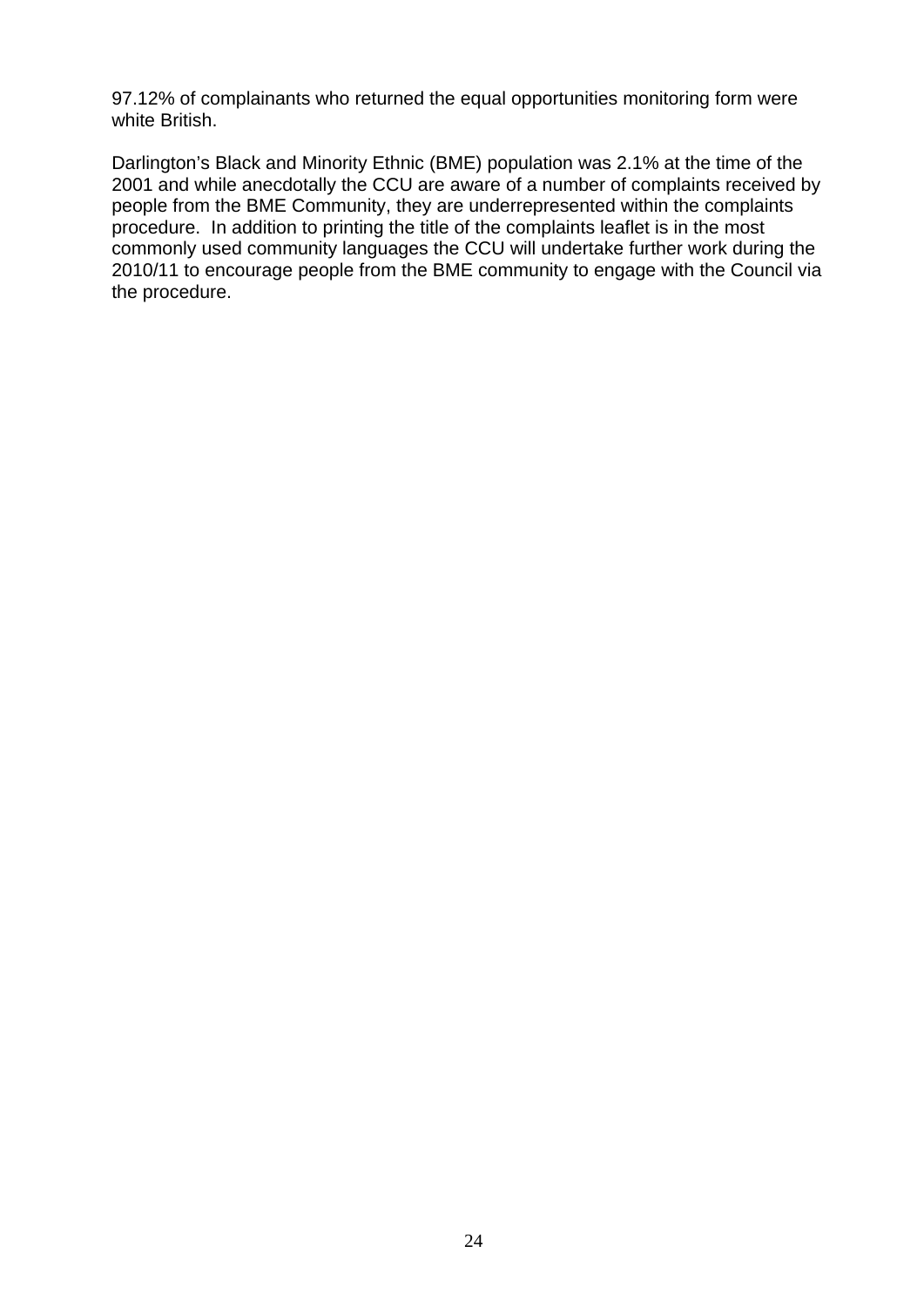## **Performance against the Corporate Complaints, Compliments and Comments Procedure**

#### **Stage 1**



**Performance against stage 1 acknowledgement target (2 working days)** 

The most common reason that the stage one acknowledgement target was not met was because the complaint was not forwarded to the CCU on the day of receipt. Information is provided in the procedure practice guidance on how officers can ensure complaints reach the CCU in time to be acknowledged within the two working day timescale.

**Performance against Stage 1 contact complainant target (5 working days)** 



In the majority of cases no contact was made with the complainant to discuss their issues and desired outcomes. This dialogue is vital in ensuring officers fully understand complainants issues and are able to resolve their complaints as close to the point of service delivery as possible. This dialogue will also help ensure a high level of customer satisfaction with complaints handling. While it may not be necessary to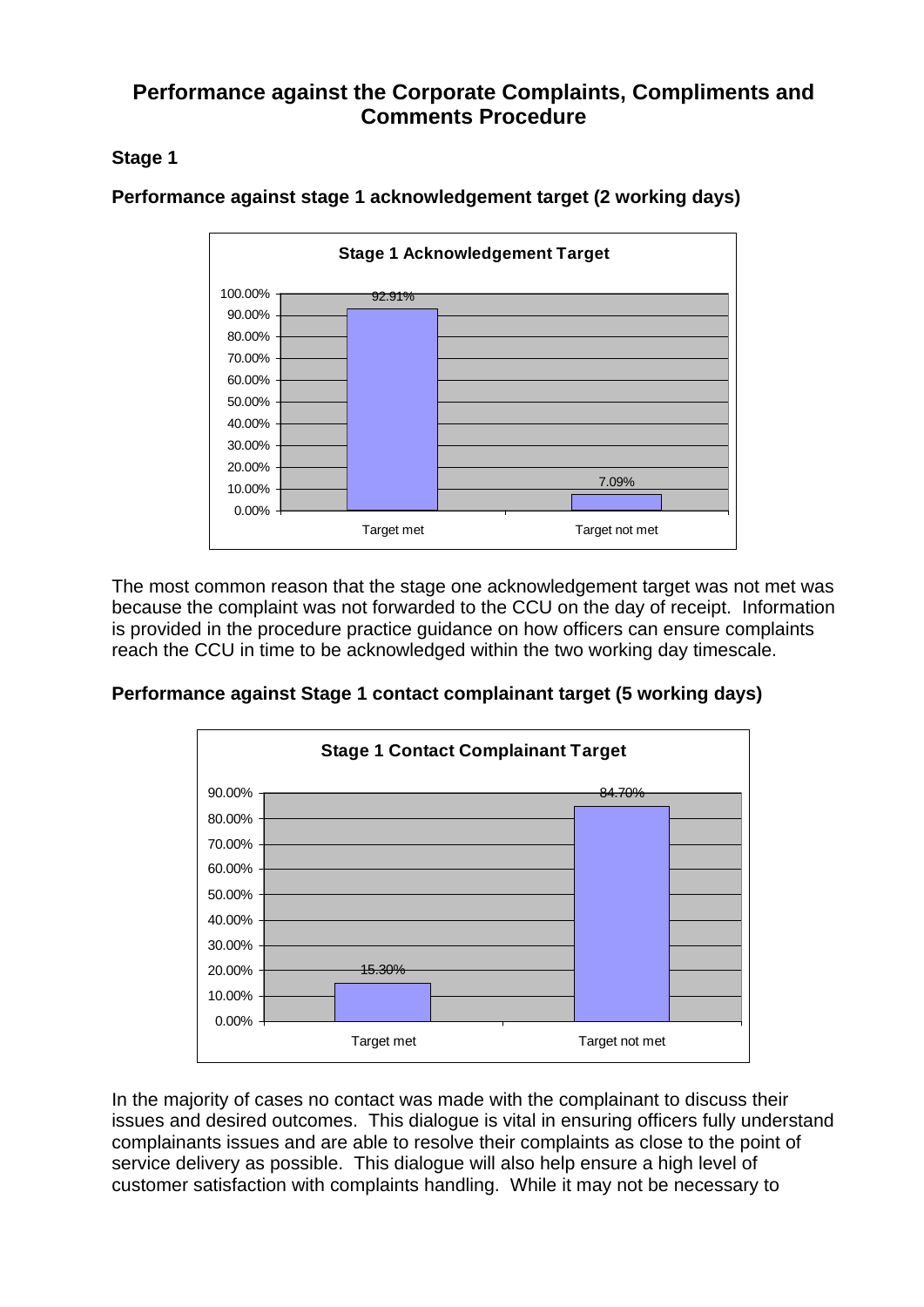contact all complainants it is recommended that greater emphasis is placed on the importance of this dialogue between the Council and the complainant.



#### **Performance against stage 1 response target (20 working days)**

Performance against the stage one response target is monitored by the CCU. In the majority of cases between April and October where the timescale was missed an extension was agreed in advance with the complainant as per the complaints procedure, however, this has not been the case in the later half of 2009/10.

#### **Stage 2**



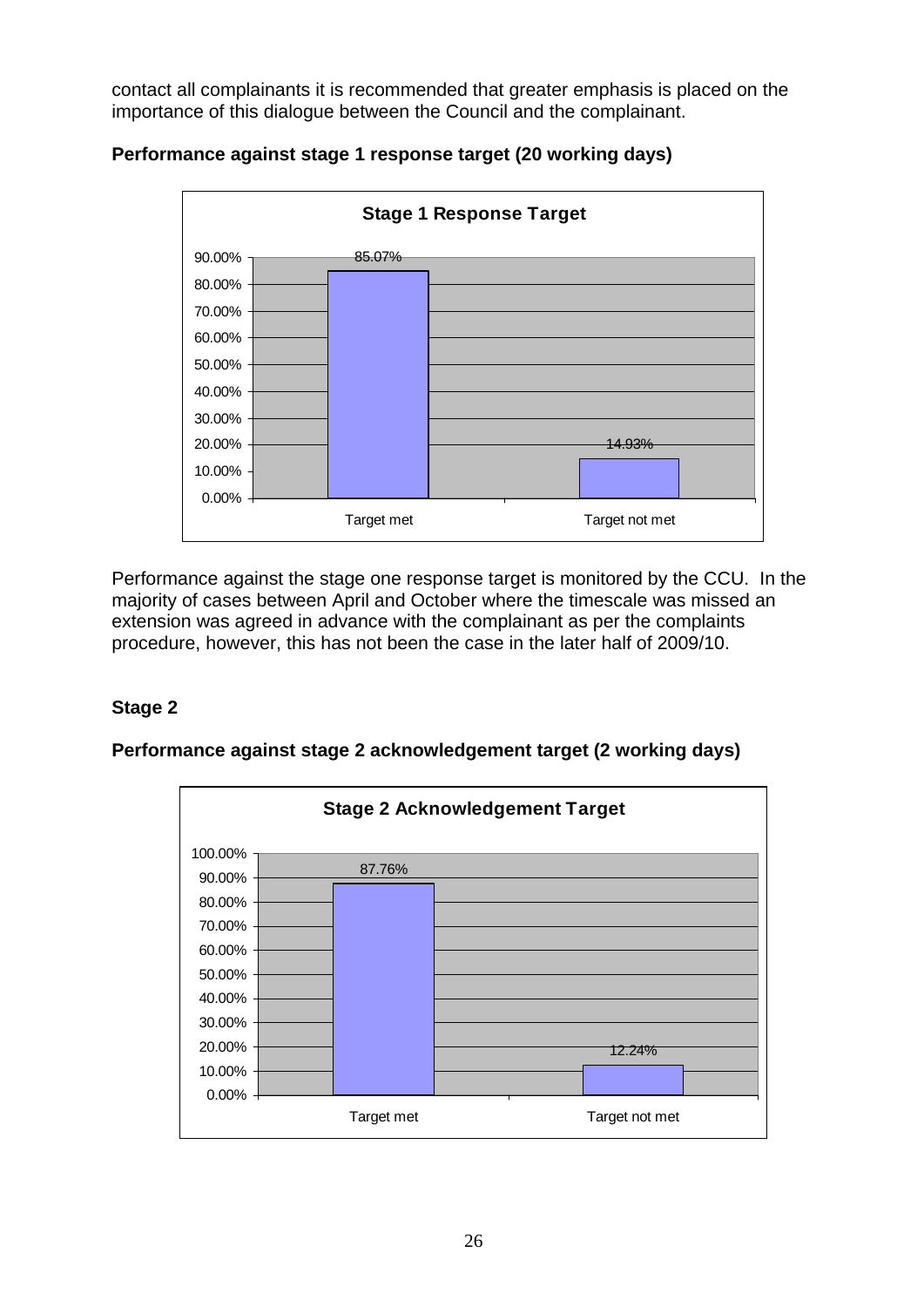**Performance against Stage 2 contact complainant target (5 working days)** 



In cases where the complainant telephoned the Complaints Manager to ask for their complaint to be escalated to stage two it was not necessary to ring them back to discuss the matter. These cases were initially recorded as the target not being met or applicable, in hindsight, these cases will be recorded as target met to ensure a more accurate representation of the Council's practice in respect of this matter.





Those investigations not completed within the 25 working day target were not done so due to the complexity of the case or officers/complainants being on annual leave/holiday. In all cases an extension was agreed with the complainant in advance.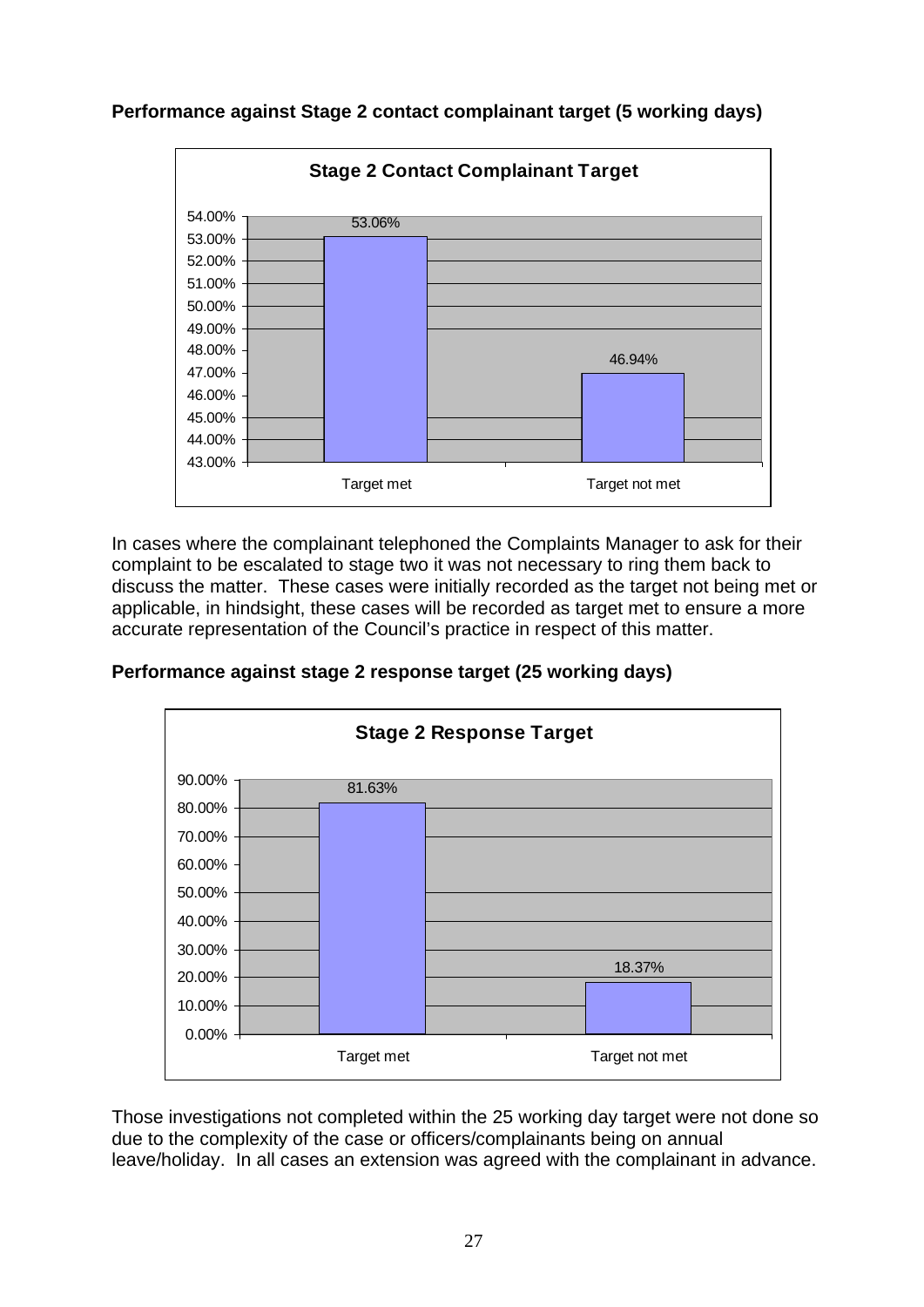# **Performance against local performance indicators**

#### **LI 0410 - Percentage of those making a complaint satisfied with the handling of these complaints.**

The **TARGET** for 2009/10 is **65%** *(an increase of 30% from 2008/9).*

#### The **ACTUAL FIGURE** for 2009/10 is **64.2%**

In the first two quarters of 2009/10, the CCU sent satisfaction surveys out at the end of each quarter resulting in a response rate of 16 out of 97 (16.5%).

As a result the CCU reconsidered this approach and now sends a satisfaction survey, together with an equal opportunities form, at the closure of each complaint. At the point of writing, 65 out of 258 satisfaction surveys sent out had been returned (25.2%).

Despite the questionnaire being designed in way that clearly asks the complainant to separate the outcome of their complaint from the manner in which it was handled a key problem in measuring this PI is that complainants often do not do this.

It is envisaged that during 2010/11 by encouraging officers to enter into a dialogue with complainants in accordance with the procedure and by keeping them informed of progress/agreeing extensions to timescales we will achieve a satisfaction rating of 67.50%.

#### **LI 0426 - Percentage of Stage 1 complaints escalated to Stage 2.**

The **TARGET** for 2009/10 is **2 %.**

#### The **ACTUAL FIGURE** for 2009/10 is **9.14%**

This target was based on the complaint figures for 2008/9 prior to the implementation of the complaints procedure and the effective collection of complaints information. In hindsight it would appear the information used included around 500 requests for service which has made for a very ambitious target in the first year. However, this target is something we would like to attain through continuing to deliver training focused on good investigative practice and working to foster a culture in which complaints are accepted, owned and resolved as close to the point of service delivery as possible.

The main reasons that complainants remained dissatisfied and requested their complaint be escalated to stage two was due to the quality of the initial investigation. In particular, problems occurred where officers failed to address all the issues raised within the complaint. It is recommended that this issue be addressed by officers ensuring they contact complainants within 5 working days to discuss the complainants' issues thoroughly.

Another reason complainants remained dissatisfied was where a particular course of action had been agreed to remedy a complaint and the actions had not been taken. This issue is currently being addressed through the completion of action plans and the monitoring of progress against those action plans by the CCU.